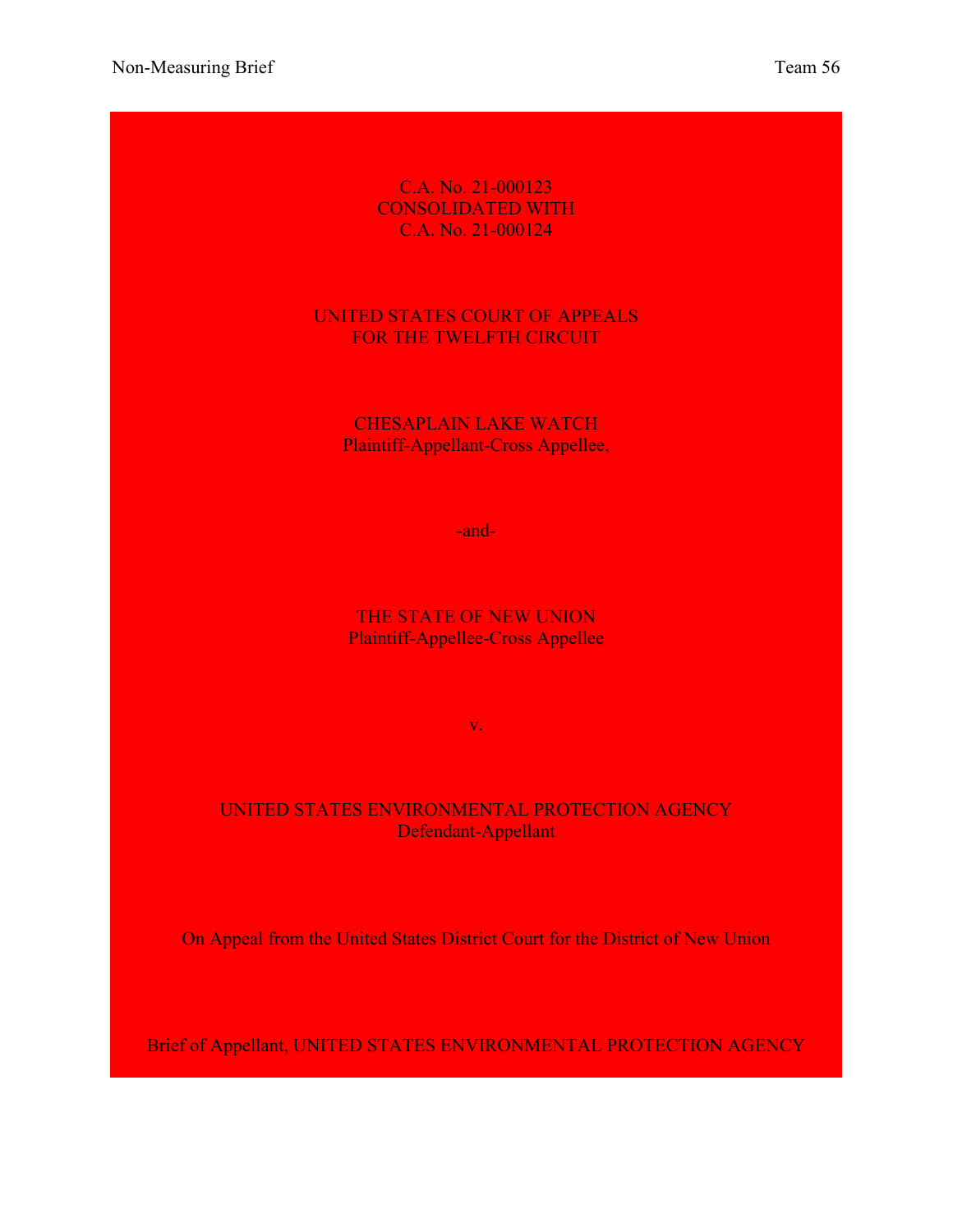# TABLE OF CONTENTS

| Ι.                                                                                                                                                                                                                                                                                                                                                                                                                                                                                                                                                                                                                                                                                                                                  |
|-------------------------------------------------------------------------------------------------------------------------------------------------------------------------------------------------------------------------------------------------------------------------------------------------------------------------------------------------------------------------------------------------------------------------------------------------------------------------------------------------------------------------------------------------------------------------------------------------------------------------------------------------------------------------------------------------------------------------------------|
| Not all facts necessary to adjudicate the claims in this case have been developed and are part of<br>A.<br>the record before EPA, therefore this case is not ripe for adjudication<br>There is no possible prejudice to the parties if judicial review is delayed pending further<br>B.<br>agency action<br>Allowing Courts to prematurely adjudicate Agency Actions would degrade the efficiency and<br>purpose of Agency Action                                                                                                                                                                                                                                                                                                   |
| II.<br>A. Congress has not spoken directly to the interpretation of "total".                                                                                                                                                                                                                                                                                                                                                                                                                                                                                                                                                                                                                                                        |
| In the lower Courts own analysis it is clear that congress has not spoken directly to the                                                                                                                                                                                                                                                                                                                                                                                                                                                                                                                                                                                                                                           |
| B. EPA's action was permissible under <i>Chevron</i> deference because it was a reasonable<br>interpretation of the statute.                                                                                                                                                                                                                                                                                                                                                                                                                                                                                                                                                                                                        |
| EPA's adoption of a TMDL in the form of a phased annual limit should be afforded Chevron<br>III.<br>deference and accords with the requirements and purpose of Section 303(d) of the Clean Water Act 20<br>EPA is owed deference under the Chevron doctrine to interpret and enforce Section 303(d) of<br>$A_{\cdot}$<br>the Clean Water Act by issuing TMDLs using variable time measurements designed to effectively<br>achieve water quality standards and reflect seasonal variation and uncertainty.<br>The EPA's use of a phased annual reduction in its TMDL is not an extension for achievement<br><b>B.</b><br>of water quality standards that violates the 1977 deadline set by Section 301(b) of the Clean Water<br>Act. |
| The EPA's allocation of credits against the TMDL for the implementation of BMPs is not<br>IV.<br>arbitrary and capricious because it rests on a reasonable basis and consideration of relevant factors28                                                                                                                                                                                                                                                                                                                                                                                                                                                                                                                            |
|                                                                                                                                                                                                                                                                                                                                                                                                                                                                                                                                                                                                                                                                                                                                     |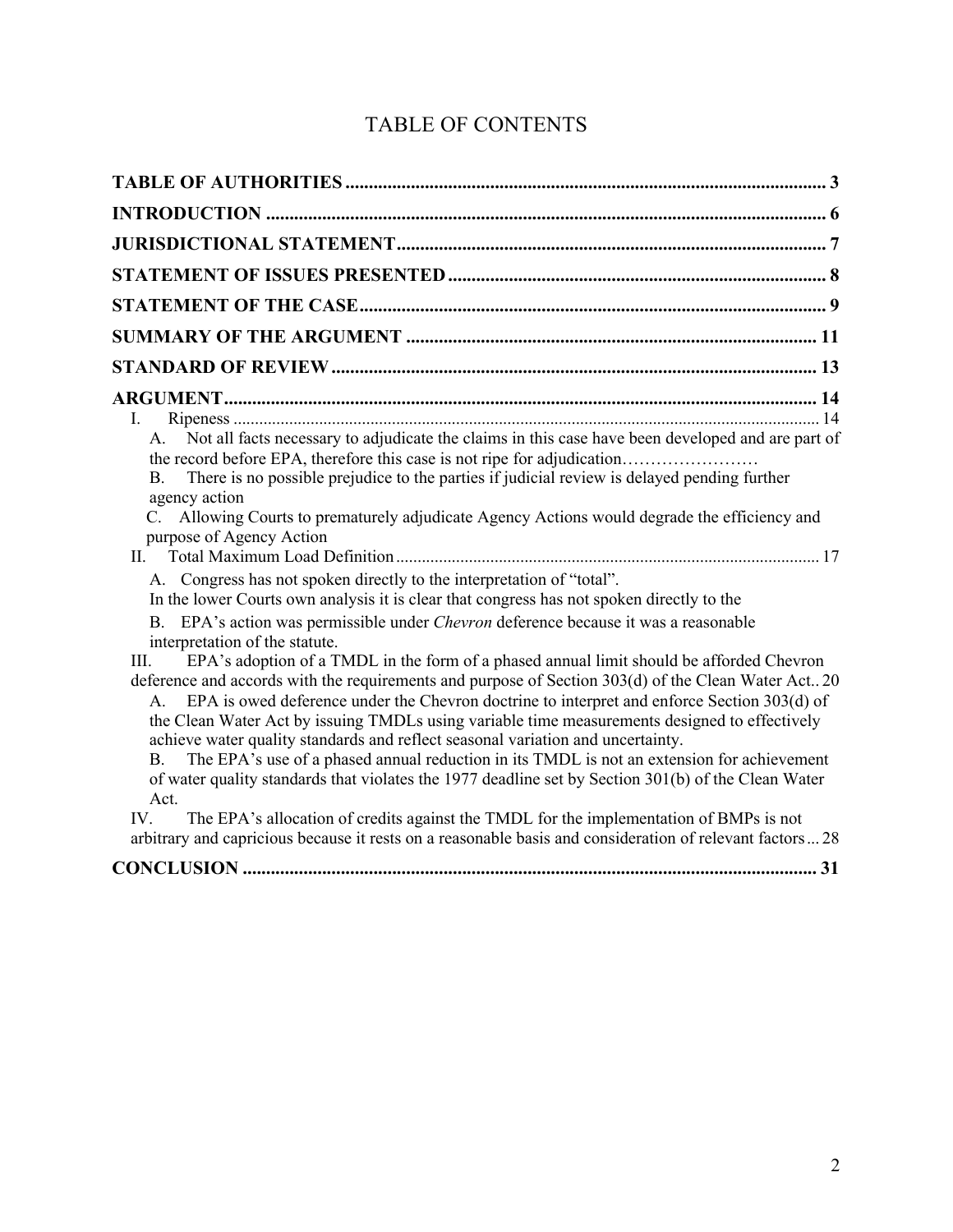## **TABLE OF AUTHORITIES**

| Catskill Mts. Chptr. of Trout Unlimited, Inc. v. United States EPA, 846 F.3d 492, 521 (2d Cir.    |
|---------------------------------------------------------------------------------------------------|
|                                                                                                   |
| Cf. Pacific Gas & Electric Co. v. State Energy Resources Conservation and Development             |
|                                                                                                   |
| Chesaplain Lake Watch, et. all v. U.S. Environmental Protection Agency, C.A. No. 21-000123,       |
|                                                                                                   |
|                                                                                                   |
|                                                                                                   |
|                                                                                                   |
|                                                                                                   |
| Entergy Corp. v. Riverkeeper, Inc., 556 U.S. 208, 218, 129 S. Ct. 1498, 173 L. Ed. 2d 369         |
|                                                                                                   |
| FDA v. Brown & Williamson Tobacco Corp., 529 U.S. 120, 159, 120 S. Ct. 1291, 146 L. Ed. 2d        |
|                                                                                                   |
|                                                                                                   |
| Gasner v. Bd. of Supervisors of the City of Dinwiddie, Va., 103 F.3d 351, 356 (4th Cir. 1996). 13 |
|                                                                                                   |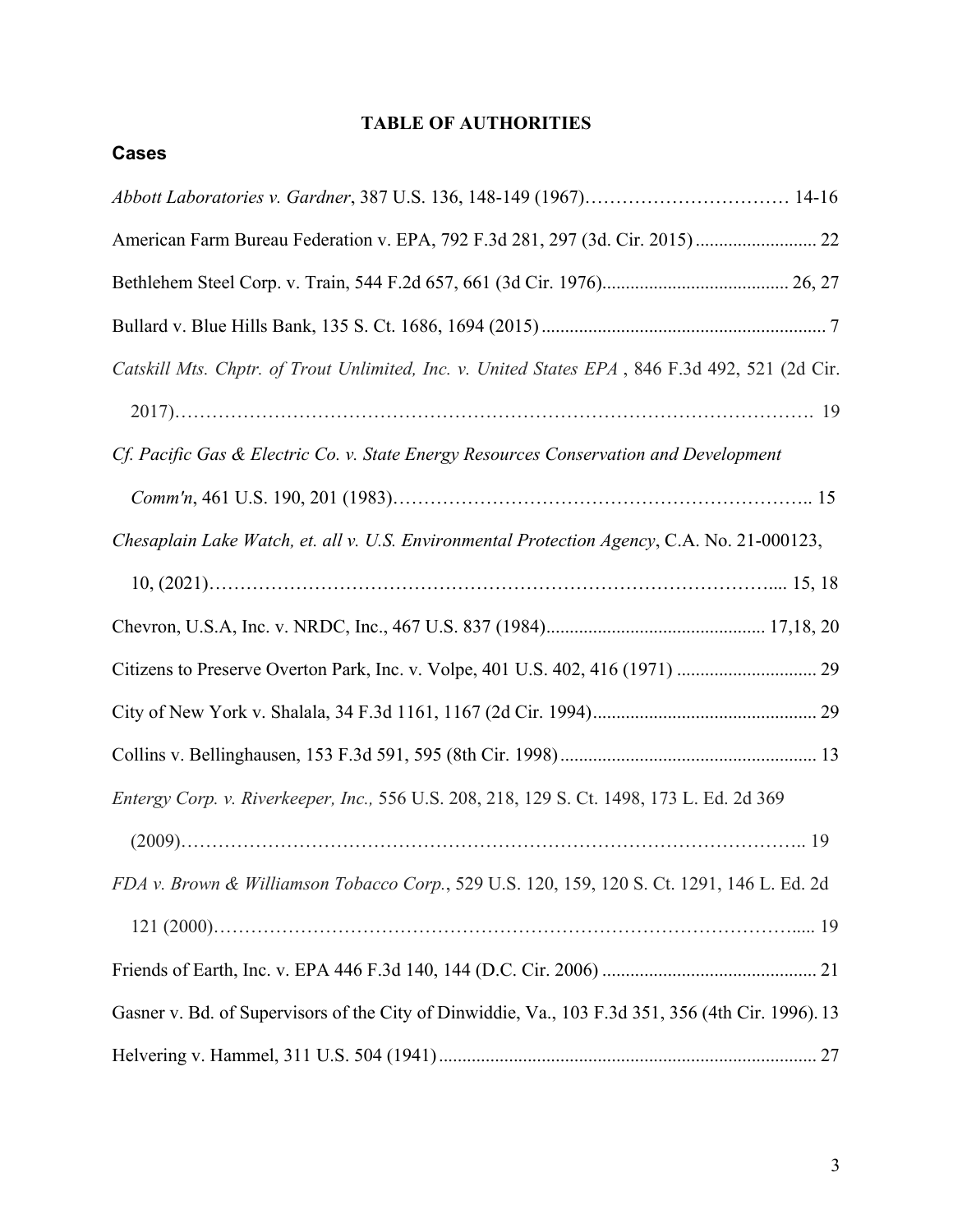| Motor Vehicle Mfrs. Ass'n v. State Farm Mut. Auto. Ins. Co., 463 U.S. 29, 42, 103 S. Ct. 2856, |
|------------------------------------------------------------------------------------------------|
|                                                                                                |
| Nat'l Cable & Telecomms. Ass'n v. Brand X Internet Servs., 545 U.S. 967, 980, 125 S. Ct. 2688, |
|                                                                                                |
| Nio v. United States Dep't of Homeland Sec., 270 F. Supp. 3d 49, 64 (D.D.C. 2017) 19           |
|                                                                                                |
|                                                                                                |
|                                                                                                |
| Thomas Jefferson Univ. v. Shalala, 512 U.S. 504, 513, 517-18, 114 S. Ct. 2381, 129 L. Ed. 2d   |
|                                                                                                |
| Thomas v. Union Carbide Agric. Prods. Co., 473 U.S. 568, 581, 105 S. Ct. 3325, 3333 (1985).16  |
|                                                                                                |

## **Statutes**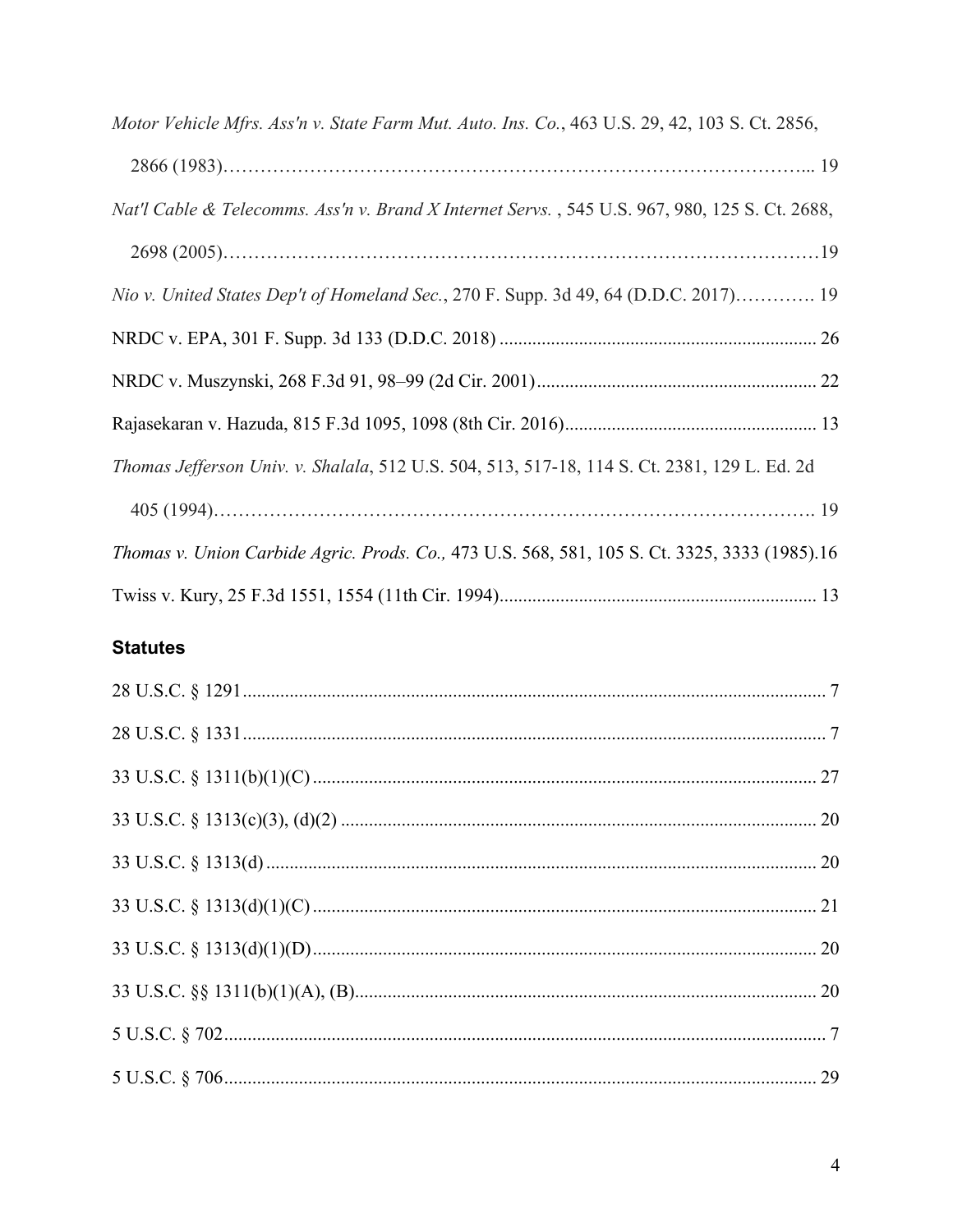| <b>Other Authorities</b>                                                                      |
|-----------------------------------------------------------------------------------------------|
| Bracmort, K. S., M. Arabi, J. R. Frankenberger, B. A. Engel, and J. G. Arnold. 2006. Modeling |
| long-term water quality impact of structural BMPs. Trans. ASABE 49(2): 367-374.  30           |
| Bracmort, K., B. Engel, and J. Frankenberger. 2004. Evaluation of structural best management  |
| practices 20 years after installation: Black Creek watershed, Indiana. J. Soil Water Cons.    |
|                                                                                               |
| Donald W. Meals, Steven A. Dressing, John Kosco, and Susan A. Lanberg. 2014. Land use and     |
| BMP tracking for NPS watershed projects. Tech Notes 11, June 2014. Developed for U.S.         |
| Environmental Protection Agency by Tetra Tech, Inc., Fairfax, VA, 31 p. Available online at   |
| https://www.epa.gov/polluted-runoff-nonpoint-source-pollution/nonpoint-source-                |
|                                                                                               |
| <b>Rules</b>                                                                                  |

| Fed. R. App. P. |  |  |
|-----------------|--|--|
|-----------------|--|--|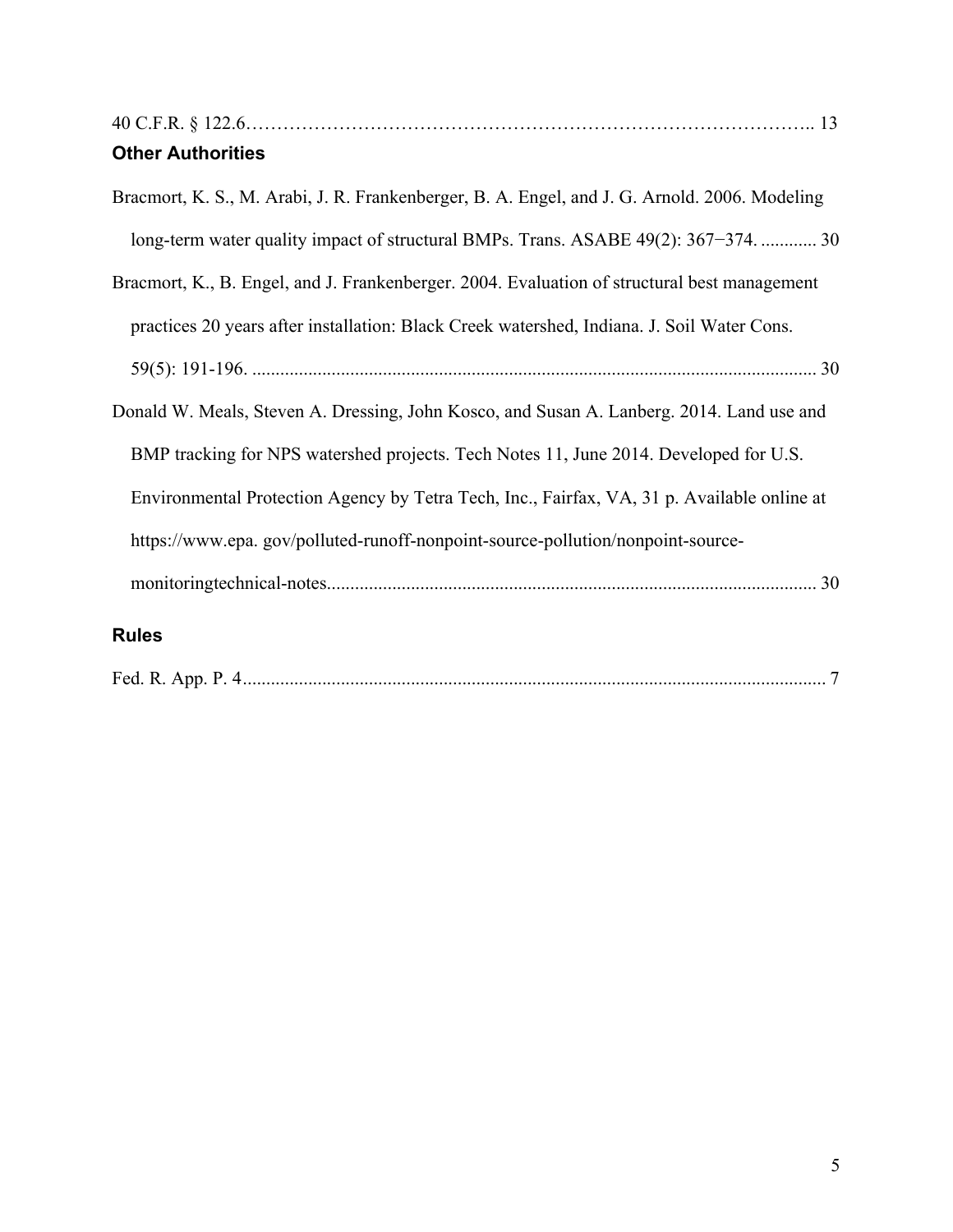#### **INTRODUCTION**

This case comes before the Court on the issue of the EPA's creation of a TMDL for Lake Chesaplain. The Lake is currently in violation of its water quality standards. The State of New Union created a TMDL that was unsatisfactory to the EPA and therefore the EPA created a new TMDL for the Lake to allow for the successful decrease in pollutant which would bring the Lake's water quality back to its required levels. On appeal the Court of Appeals ruled that the EPA's TMDL and implementation plan were ripe for review, the EPA's interpretation of "total maximum daily load" was incorrect and therefore their rejection of New Union Chesaplain Watershed phosphorus TMDL was contrary to law, EPA's adoption of a TMDL for the Lake Chesaplain Watershed consisting of an annual pollution loading reduction to be phased in over five years violates the CWA § 303(d) requirements for a valid TMDL, and EPA's BMP credit was arbitrary and capricious and an abuse of discretion.

The EPA appeals the all 4 rulings of the Lower Court and ask this Court to dismiss this case for lack of ripeness, or remand.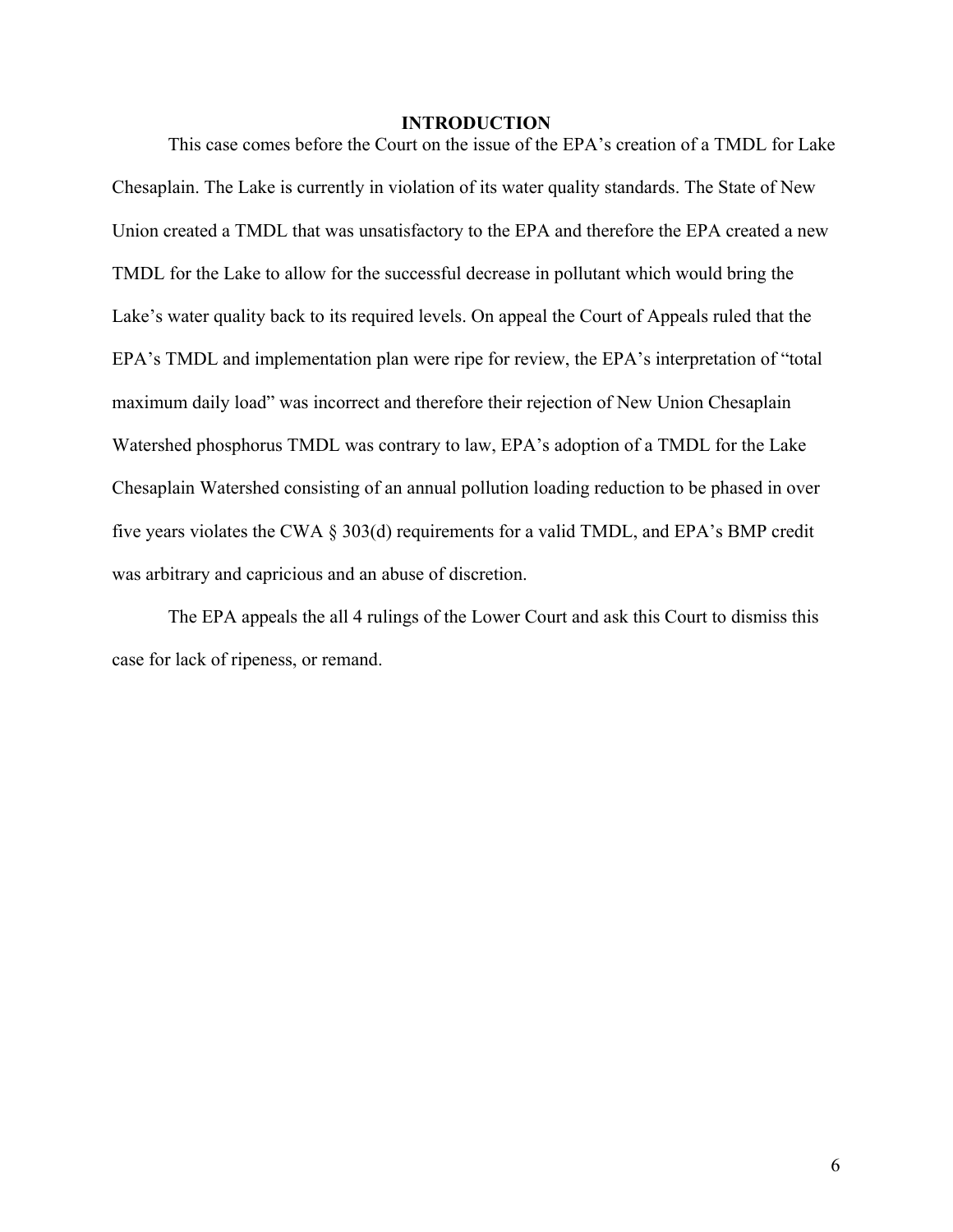#### **JURISDICTIONAL STATEMENT**

The EPA, Chesaplain Lake Watch, and the State of New Union each from an order and judgement granting partial summary judgment for defendant EPA and plaintiffs New Union and Chesaplain Lake Watch, entered August 15, 2020, by the honorable Judge Remus in the United States District Court for the District of New Union, consolidated cases 66-CV-2020 and 73-CV-2020. The district court had jurisdiction under 28 U.S.C. § 1331 because the cause of action is provided by federal law. Specifically, this case was brought pursuant to Administrative Procedure Act § 702, 5 U.S.C. § 702. EPA, Chesaplain Lake Watch, and New Union all filed timely Notices of Appeal pursuant to Fed. R. App. P. 4. The United States Court of Appeals for the Twelfth Circuit has jurisdiction over this appeal under 28 U.S.C. § 1291, which provides that "the court of appeals shall have jurisdiction of appeals from all final decisions of the district courts of the United States." An order granting summary judgment is a final decision, and thus appealable. Bullard v. Blue Hills Bank, 135 S. Ct. 1686, 1694 (2015).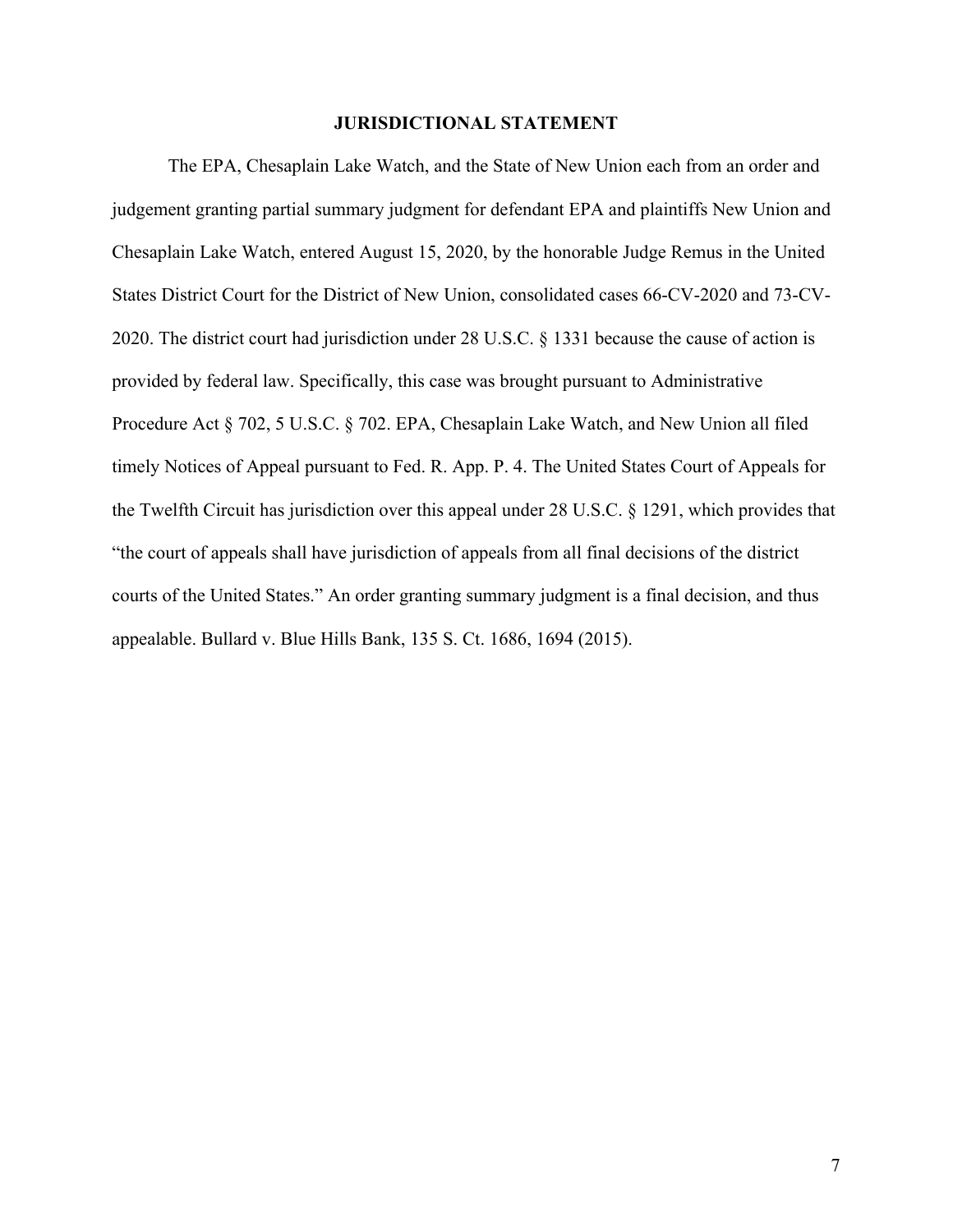#### **STATEMENT OF ISSUES PRESENTED**

1) Whether EPA's determination to reject the New Union Chesaplain Watershed phosphorus TMDL and adopt its own TMDL and CWIP for the Lake Chesaplain Watershed is ripe for judicial review.

2) Whether EPA's determination to reject the New Union Chesaplain Watershed phosphorus TMDL on the grounds that the TMDL failed to include wasteload allocations and load allocations is contrary to law, as an incorrect interpretation of the term "total maximum daily load" in CWA  $\S$  303(d).

3) Whether EPA's adoption of a TMDL for the Lake Chesaplain Watershed consisting of an annual pollution loading reduction to be phased in over five years violates the CWA § 303(d) requirements for a valid TMDL.

4) Whether EPA's adoption of a credit for anticipated BMP pollution reductions to reduce the stringency of wasteload allocations for point sources for implementation of the Lake Chesaplain TMDL was arbitrary and capricious or an abuse of discretion due to the lack of assurance of BMP implementation.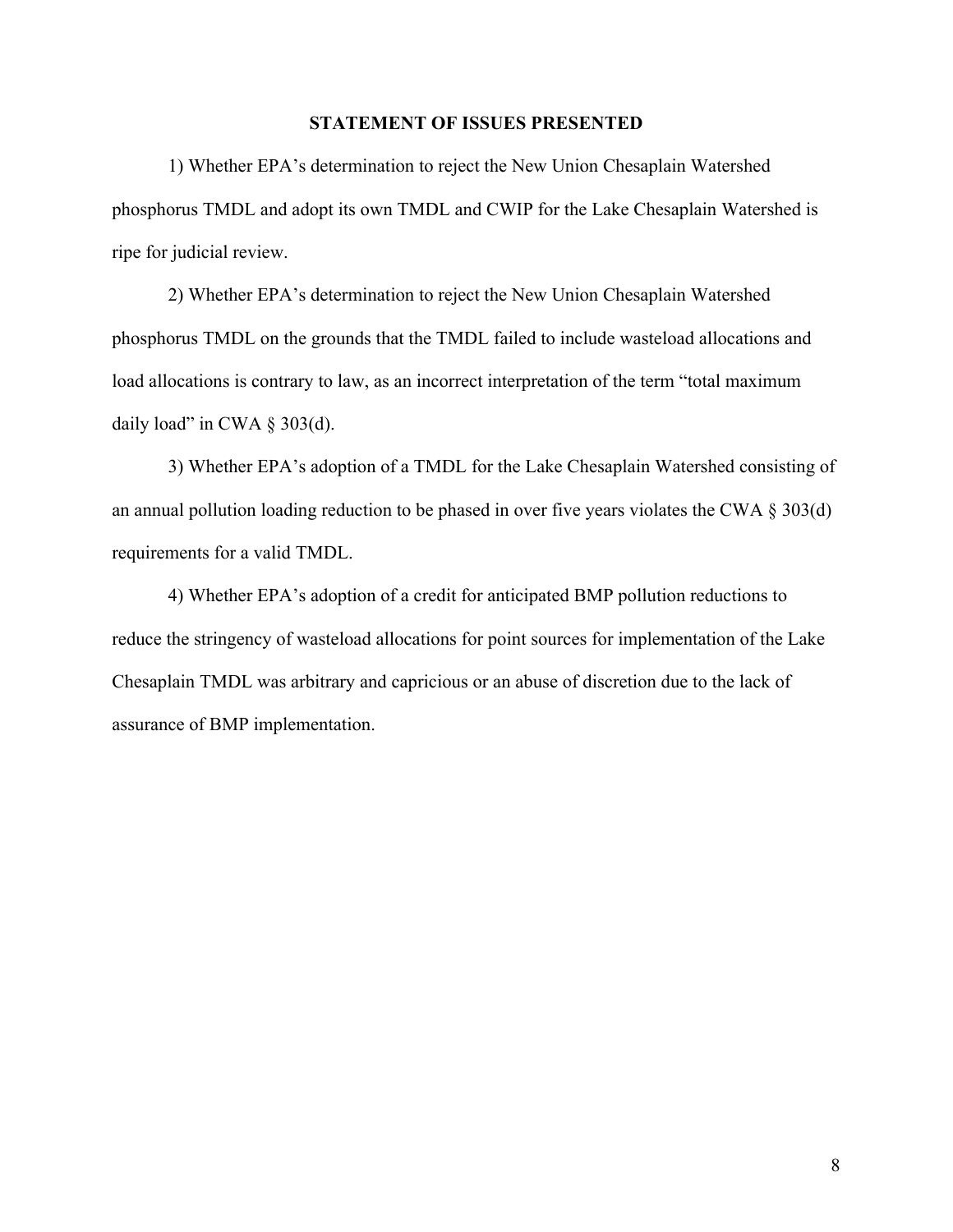#### **STATEMENT OF THE CASE**

Lake Chesapalin has had declining water quality recently. Lake Chesaplain is designated as Class AA, which is the classification reserved for highest quality waters of the state. The designated uses include drinking water source, primary contact recreation (swimming), and fish propagation and survival. In an attempt to mitigate these water quality uses, the State of New Union submitted a TMDL to the EPA that consisted solely of a 120 mt annual maximum, without any wasteload allocations or load allocations. Pursuant to CWA  $\S 303(d)(2)$ , EPA rejected the July 2018 TMDL, and, in May 2019, after notice and comment, adopted the original DOFEC TMDL proposal, consisting of a 35% reduction of annual phosphorus discharges by both point and nonpoint sources phased in over five years, to be implemented through permit controls on point sources and BMP requirements for nonpoint sources. The original DOFEC TMDL proposal was based off of a report called "The Chesaplain Supplemental Report" which was created by the Lake Chesaplain Study Commission in 2008. The Report came out with these scientific conclusions. First, the Commission determined that Lake Chesaplain was suffering from eutrophication, the ecological process by which a lake becomes less biologically productive due to excessive algae growth. Besides being aesthetically displeasing, this algae growth was also responsible for objectionable odors, decreased water clarity, and a decrease in dissolved oxygen (DO) levels in the water column below the levels needed for a healthy fishery. Summertime DO levels were found to be three milligrams per litre (mg/l), well below the five mg/l DO standard designated for class AA waters in the State of New Union. This excess algae growth, in turn, was caused by excessive amounts of the nutrient phosphorus in the water body. The commission determined that the maximum phosphorus levels consistent with a healthy lake ecosystem would be 0.014 mg/l throughout the lake. Measured phosphorus levels in the lake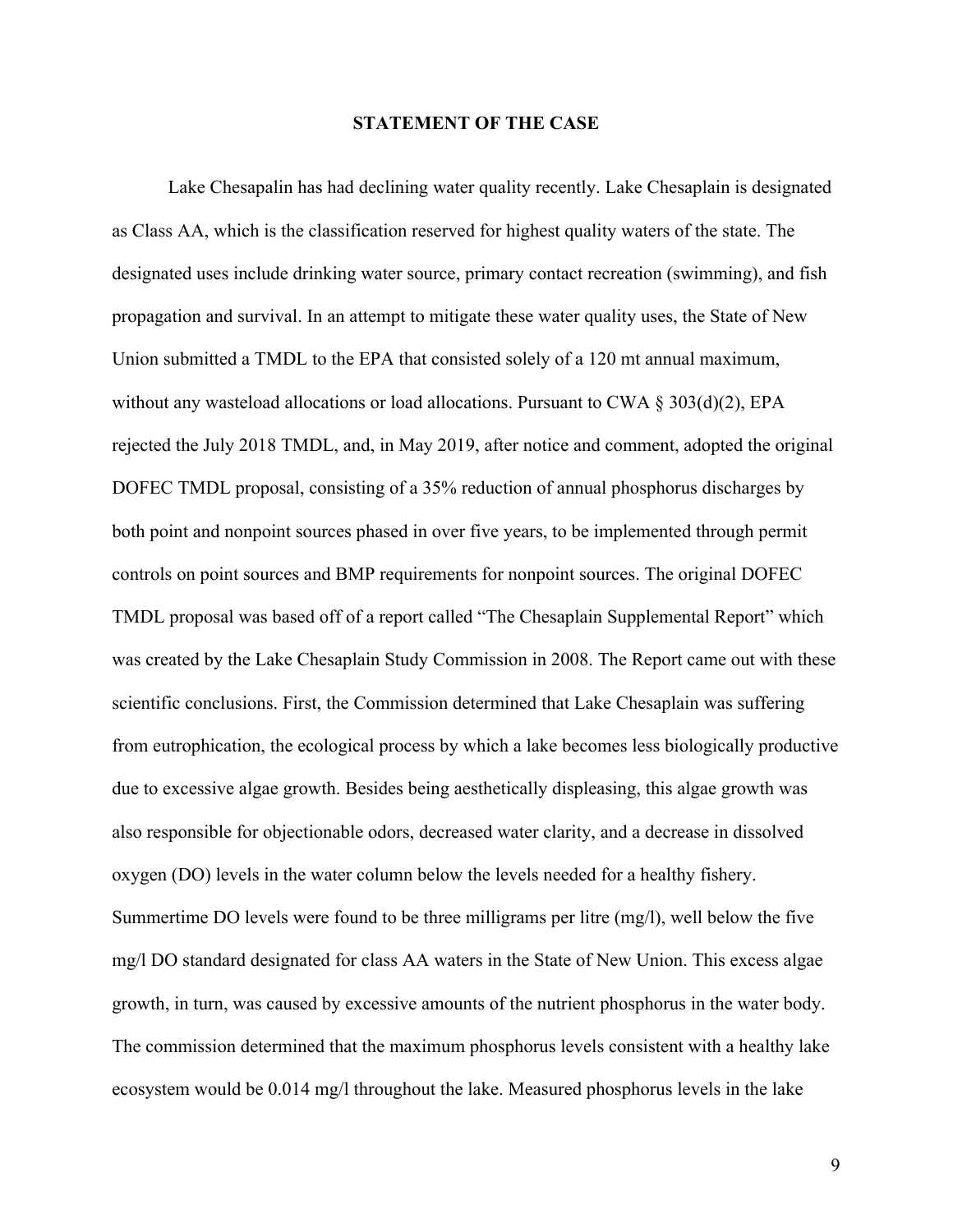varied from 0.020 to 0.034 mg/l, well above the desired level. In addition to the DO violations, the Chesaplain Commission also identified violations of the state's water quality standards for odor and water clarity. These findings are what led to the original TMDL, and are the reasons the EPA declined the second TMDL that New Union proposed.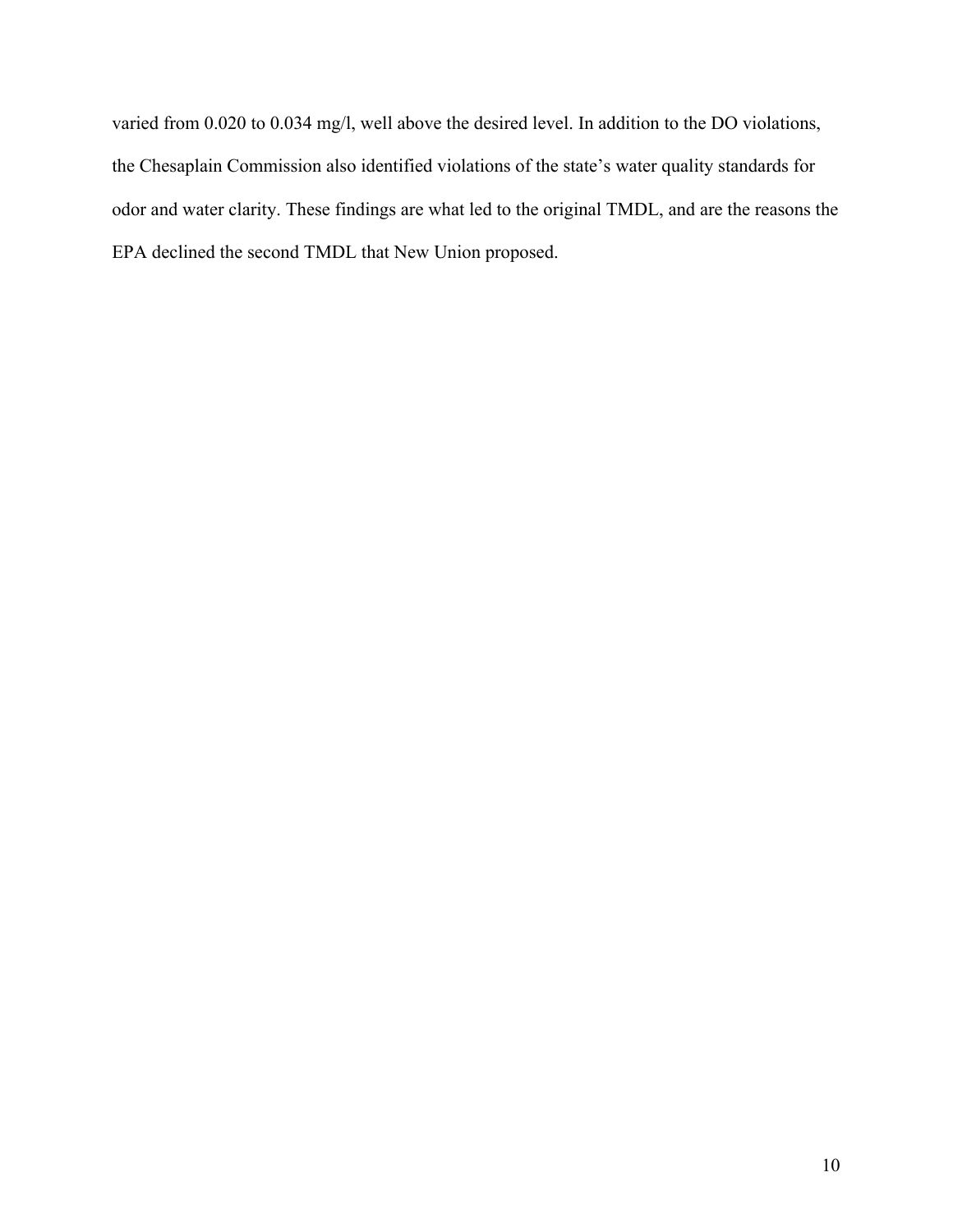#### **SUMMARY OF THE ARGUMENT**

This Court should reverse the District Court's holding that struck down the EPA's adoption of EPA's adoption of a TMDL in the form of a phased annual limit. The EPA should be afforded Chevron deference in its interpretation of Section 303(d) of the Clean Water Act. Section 303(d) does not explicitly require a TMDL to be expressed in per day metrics, rather the provision requires the EPA to consider how to effectively implement a TMDL in service of water quality improvements. Section 303(d) also notes that the EPA should consider variations and uncertainties when promulgating a TMDL. The Second and Third Circuits have held that EPA's construction of TMDLs in annual terms constitute permissible constructions of Section 303(d). Both Circuits assert that TMDLs using annual metrics are due Chevron deference because of the ambiguity of Section 303(d), and the authority of the EPA to consider complex variables and effectuate the purpose of the Clean Water Act to achieve water quality standards. This Court should adopt that position.

This Court should reject the District Court's determination that a phased annual reduction within the EPA's TMDL amounts to an impermissible extension beyond the 1977 deadline set for the EPA's initial identification and permitting under the Clean Water Act. The TMDL provisions of the Clean Water Act are by definition remedial and must be applicable to bodies of water that are found to be out of compliance with water quality standards beyond the 1977 deadline. TMDLs and associated implementation plans are not themselves subject to the 1977 deadline, while the deadline applies more directly to permits and control measures. However, the Clean Water Act requires constant regulation and agency planning, even though the original statutory deadline has elapsed. Applying the 1977 deadline to new regulations and actions under the Clean Water Act would produce absurd results, particularly for provisions that are designed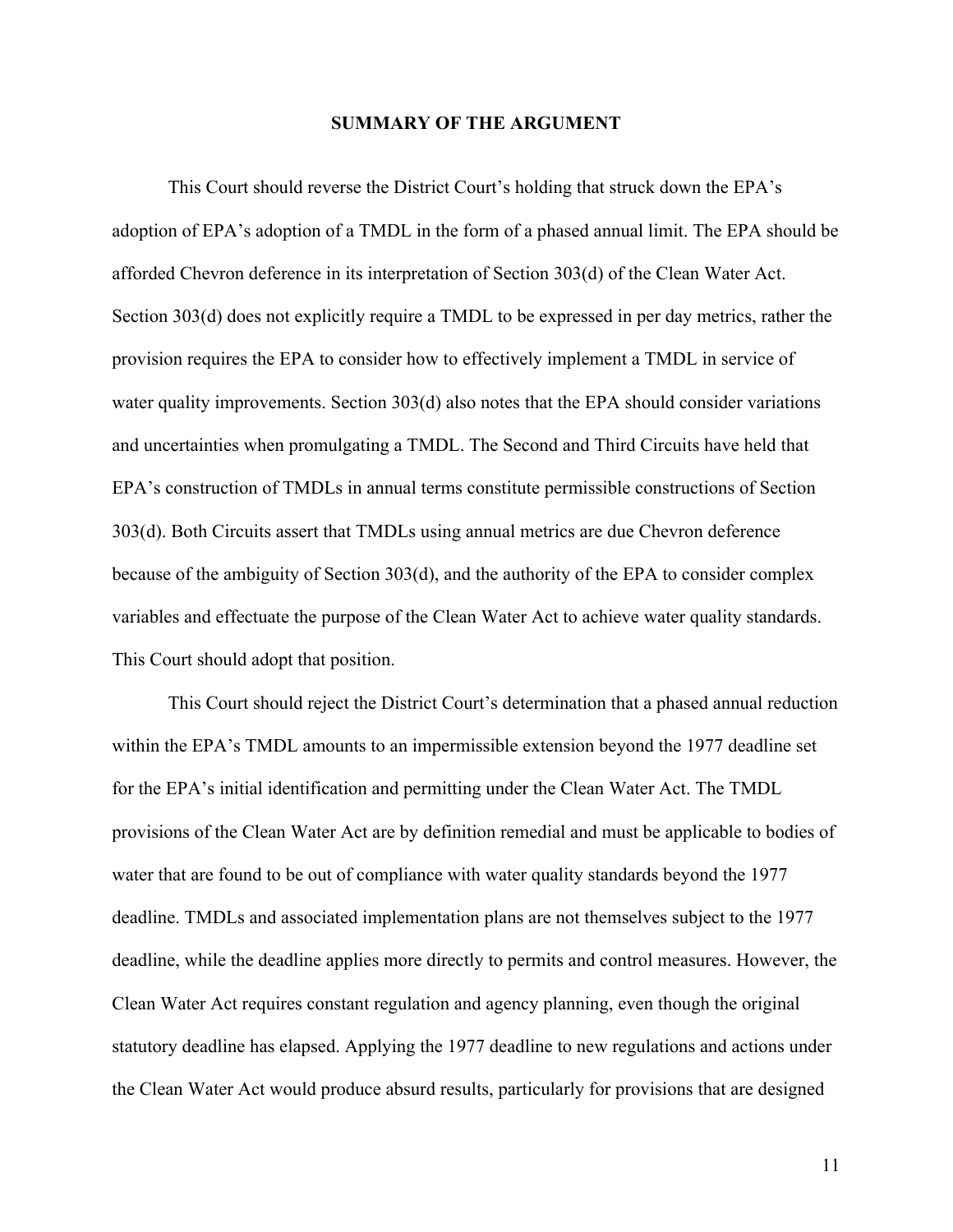to be remedial. This Court should reject such a statutory interpretation of the 1977 deadline because the results would be absurd, normalize noncompliance with water quality standards, and authorize challenges to decades of permitting and planning done by the EPA to effectuate the purpose of the Clean Water Act.

This Court should affirm the District Court's decision to review and uphold the EPA's application of BMP offset credits toward the TMDL under the "arbitrary and capricious" standard. An agency that acts with a reasonable basis after consideration of relevant factors in the administrative record to apply its regulations to an action authorized under a statute should be given substantial deference. During promulgation of the TMDL, the EPA considered the optional enforcement, potential reductions, and constituent concerns related to BMP implementation and associated pollutant reductions. The TMDL is a planning and objective-setting regulation, and BMP reductions are a projection and provision of information to the state, not a mandate to implement specific control measures. The BMP offsets are offered in accordance with EPA regulations, but if they do not produce reductions, the state will have to implement other control measures to meet the TMDL. Further, the reductions associated with BMPs calculated in the TMDL are similar to actual reductions shown in studies done for the EPA on the effectiveness of BMPs in reducing phosphorus load. The Court should therefore affirm the EPA's inclusion of BMP reductions in the TMDL.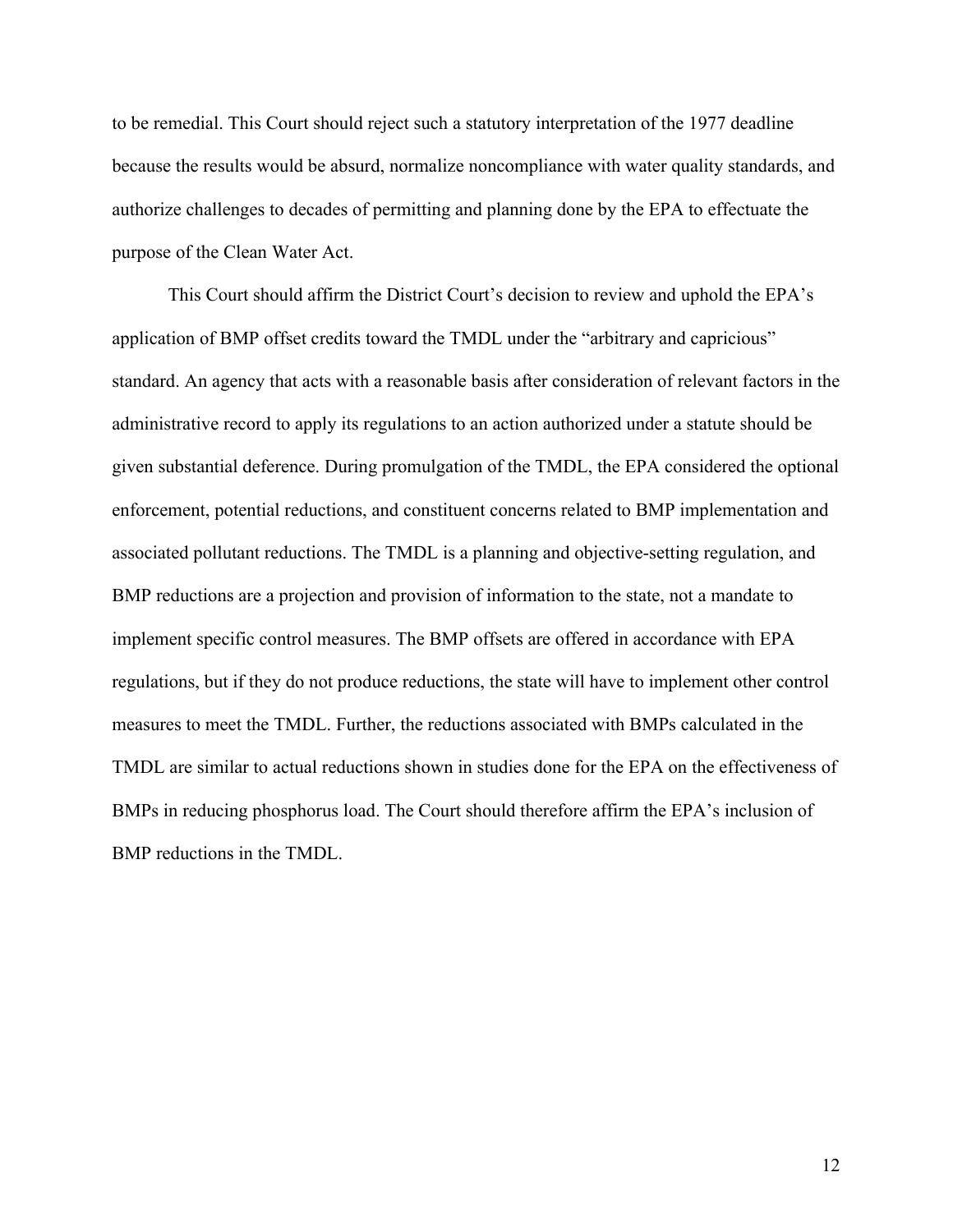## **STANDARD OF REVIEW**

Subject-matter jurisdiction is a matter of law, which is reviewed de novo. Rajasekaran v. Hazuda, 815 F.3d 1095, 1098 (8th Cir. 2016). A district court's grant or denial of summary judgment is also reviewed de novo. See, e.g., Collins v. Bellinghausen, 153 F.3d 591, 595 (8th Cir. 1998); Gasner v. Bd. of Supervisors of the City of Dinwiddie, Va., 103 F.3d 351, 356 (4th Cir. 1996); Twiss v. Kury, 25 F.3d 1551, 1554 (11th Cir. 1994).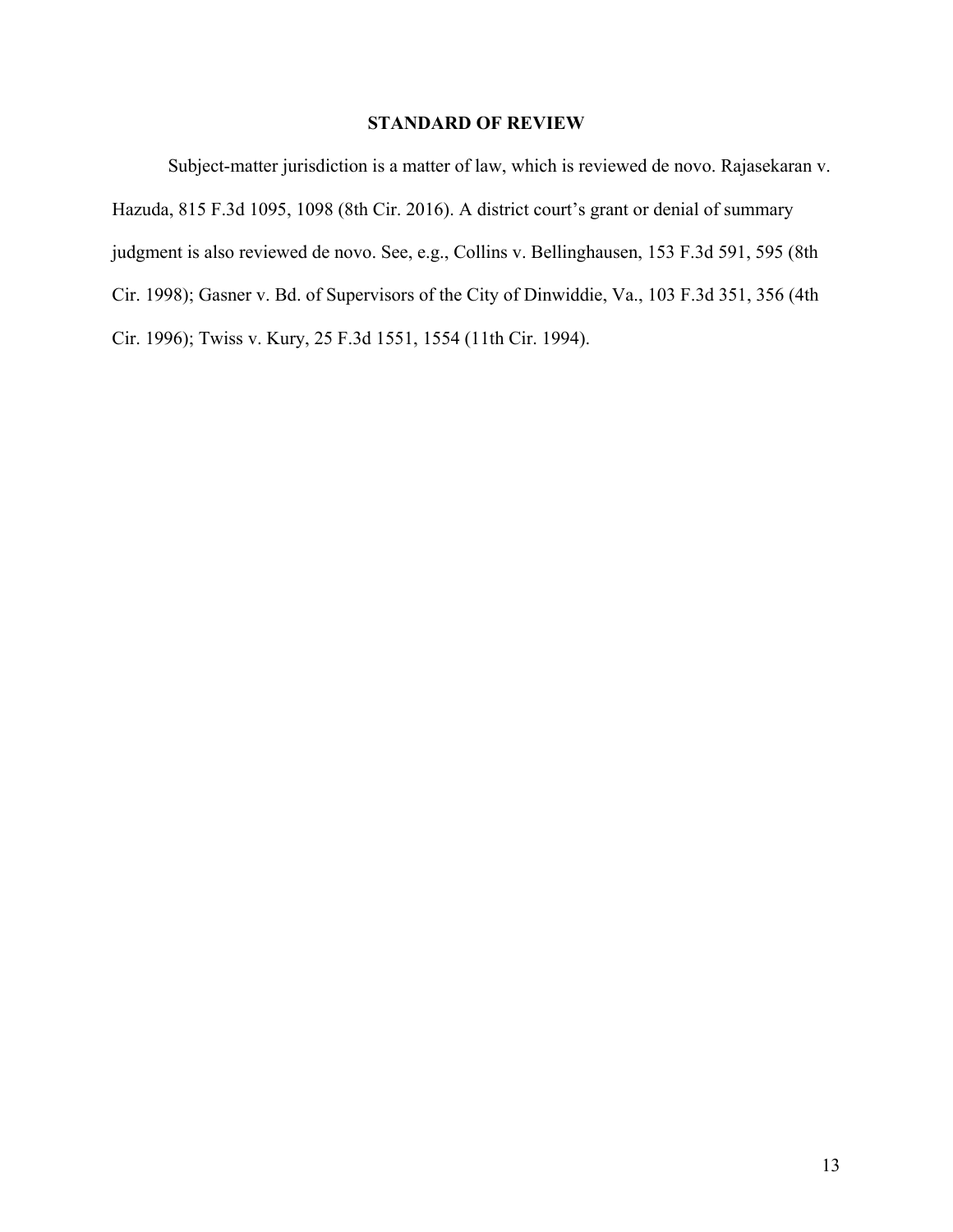#### **ARGUMENT**

I. None of the challenges to the Lake Chesaplain TMDL are ripe for judicial review, because the TMDL has not been incorporated into specific permits or other regulatory actions.

None of the challenges to the Lake Chesaplain TMDL are ripe for review because all

necessary administrative actions giving the challenged agency action concrete effect have not been taken. See *Abbott Laboratories v. Gardner*, 387 U.S. 136, 148-149 (1967). Since the TMDL permits have not been distributed and the full record is not before the EPA, not all necessary administrative actions have been taken to give the TMDL concrete effect. Therefore, there are no possible prejudices to the parties even if judicial review is delayed pending further agency action as no party will suffer any effects of the TMDL until modifications of NPDES permits or New Union implementation of BMP requirements occur. Ripeness should remain a large hurdle to cross to maintain the efficiency and effectiveness of agency action.

> A. Not all facts necessary to adjudicate the claims in this case have been developed and are part of the record before EPA, therefore this case is not ripe for adjudication.

The lower Court was incorrect when it ruled that all facts necessary to adjudicate the claims in this case have been developed and are part of the record of the EPA. Though the TMDL contemplates specific NPDES permit limits for the point sources discharges, which the State of New Union will be required to implement, without delay, none of these concrete actions have taken place. There are even facts, which the lower Court acknowledged are not on the record before the EPA. "The NPDES permit for the slaughterhouse expired in November 2018 and has not yet been reissued. The NPDES permit for the Chesaplain Mills sewage treatment plant likewise expired in February 2019. Both plants continue to operate under their expired permits as administratively extended based on their timely applications for permit renewal. See 40 C.F.R. § 122.6. As such, neither plant is currently subject to any limit on phosphorus discharges. DOFEC has proposed to modify each permit to reflect the 35% annual phosphorus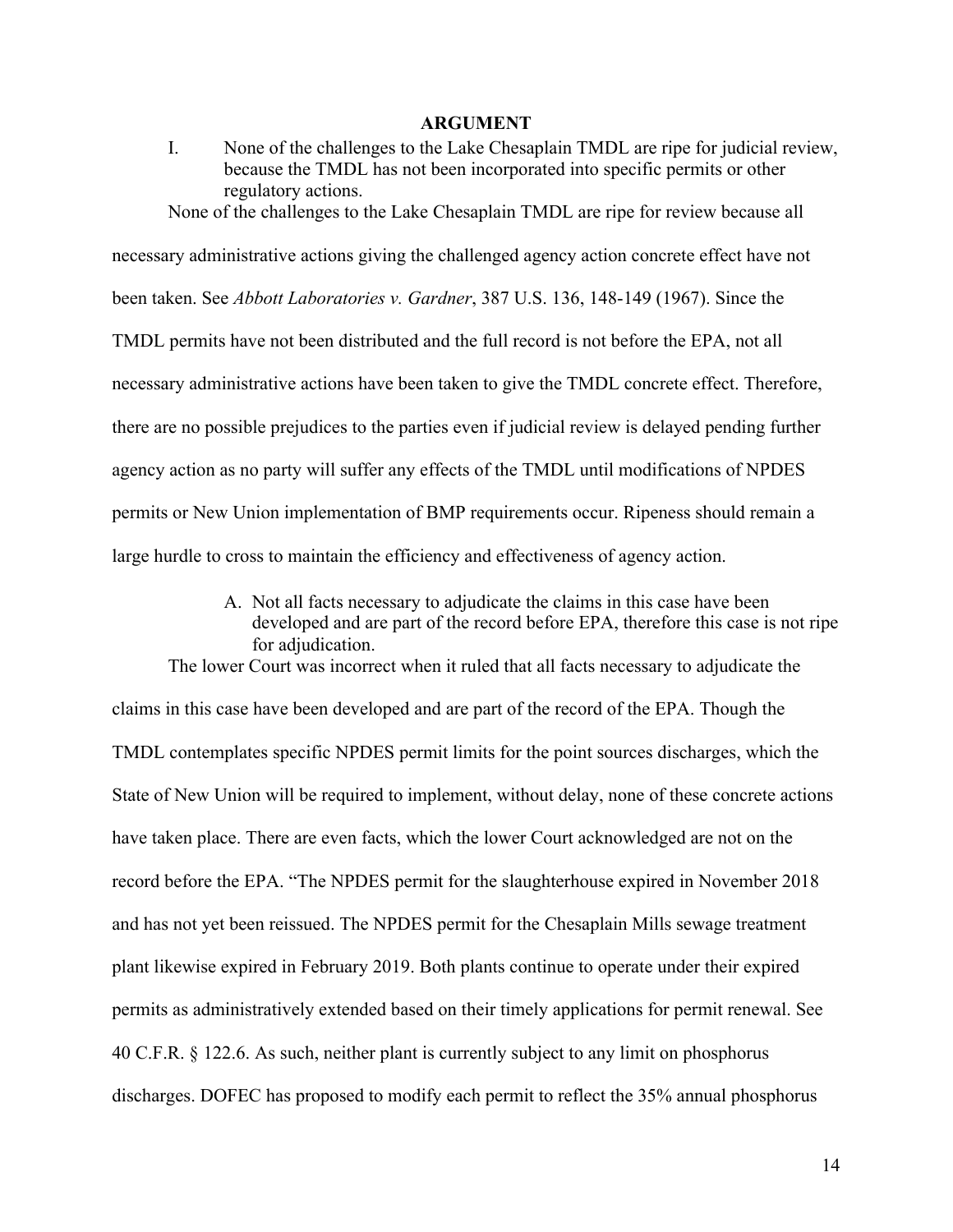loading reduction phased in over five years after permit issuance, but both facilities have sought administrative hearings on this proposed requirement based on the cost of compliance. Since EPA's adoption of the Lake Chesaplain TMDL, New Union has taken no steps to require phosphorus reduction BMPs by nonpoint sources in the Lake Chesaplain watershed. The stateissued nutrient management permits for the hog CAFOs have not been modified to incorporate any phosphorus reduction measures contemplated by the CWIP. Lake Chesaplain waters continue to violate water quality standards." *Chesaplain Lake Watch, et. all v. U.S. Environmental Protection Agency*, C.A. No. 21-000123, 10, (2021). Since the record before the EPA is incomplete, as these facts are clearly important to the effects of the TMDL, the lower Court errored in ruling that the record was complete. The plants have not even finished their administrative hearings with the EPA. Since ripeness requires that "all necessary administrative actions giving the challenged agency action concrete effect must have been taken." this case is not ripe for judicial review. See *Abbott Laboratories v. Gardner*, 387 U.S. 136, 148-149 (1967).

Since the issues in this case are not purely legal, and are going to developed by further factual findings, such as the administrative hearings of the plants, this case is not ripe for judicial review. *Cf. Pacific Gas & Electric Co. v. State Energy Resources Conservation and Development Comm'n*, 461 U.S. 190, 201 (1983). For example, the CWIP has yet to specify whether or how the proposed BMP measures would be enforced. The enforcement of the CWIP is a major factor in giving the TMDL concrete effect, and since it has not been decided, the TMDL has no full concrete effect. The Lower Court errored in finding this case was ripe for judicial review.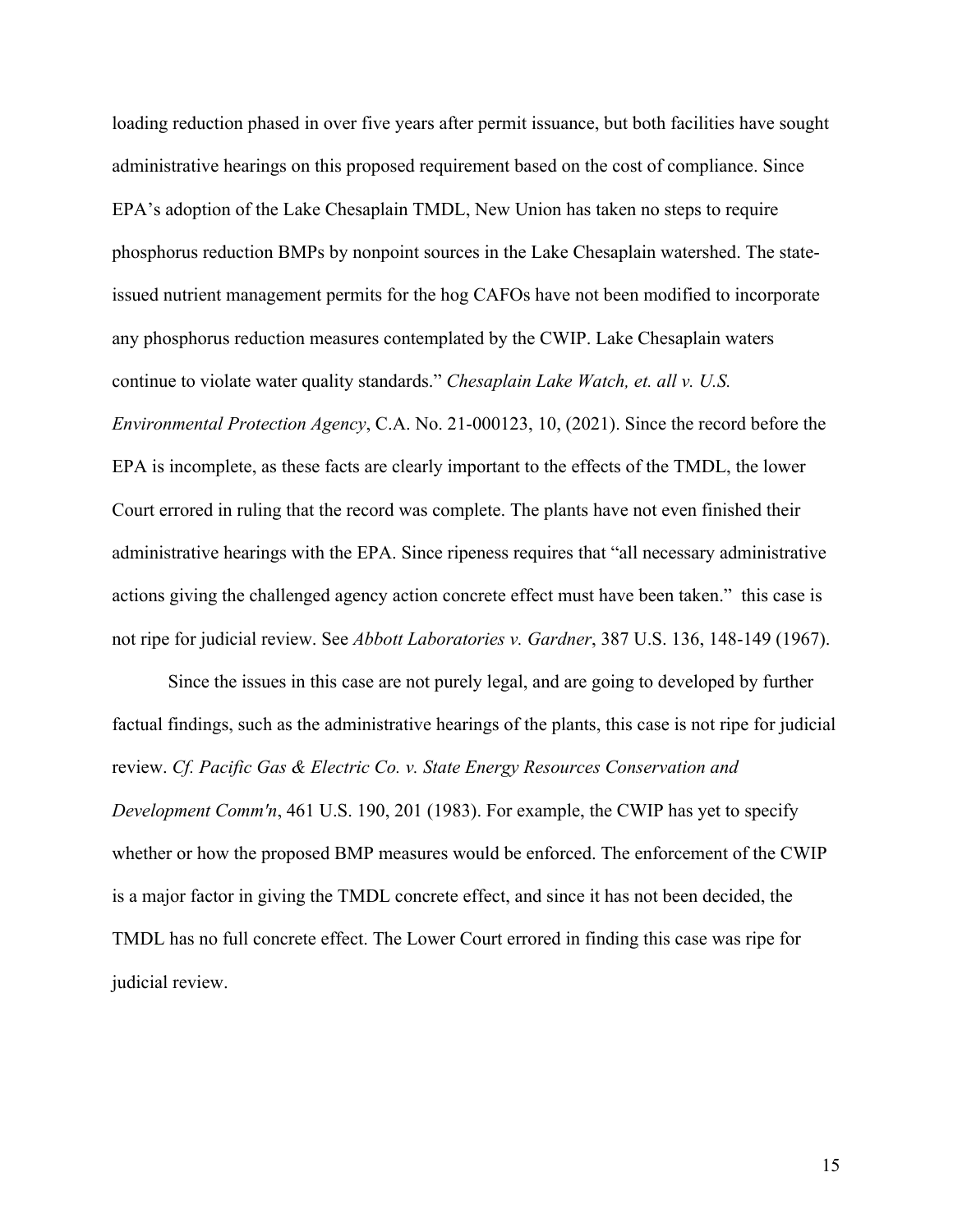#### B. There is no possible prejudice to the parties if judicial review is delayed pending further agency action No party will suffer any possible prejudice even if judicial review is delayed "The

hardship of the parties of withholding court consideration must inform any analysis of ripeness." *Thomas v. Union Carbide Agric. Prods. Co.,* 473 U.S. 568, 581, 105 S. Ct. 3325, 3333 (1985). The plaintiffs in this case are not able to point to any actual prejudice they will suffer if this case is not adjudicated pending further EPA action. The only current repercussions of the in this case, as of right now, is that Lake Chesaplain waters continue to violate water quality standards. This is a repercussion what was happening and will continue to happen until the TMDL actual takes concrete effect.

It is possible for prejudice to occur to a party before an action takes concrete effect, such as the prejudice that was present in Abbott. In that case "the regulation is directed at them in particular; it requires them to make significant changes in their everyday business practices; if they fail to observe the Commissioner's rule they are quite clearly exposed to the imposition of strong sanctions." *Abbott Labs. v. Gardner*, 387 U.S. 136, 154, 87 S. Ct. 1507, 1518 (1967). This case differs from Abbott because the plaintiffs do not stand to suffer any of these repercussions. In fact, the players who do stand to suffer these types of repercussions are the plants who are separately attempting to change the TMDL through administrative hearings with the EPA. Therefore this case is still not ripe for review as the plaintiffs will suffer no possible prejudice if judicial review is delayed pending further agency actions.

## C. Allowing Courts to prematurely adjudicate Agency Actions would degrade the efficiency and purpose of Agency Action

"Ripeness' basic rationale is to prevent the courts, through premature adjudication, from entangling themselves in abstract disagreements." *Abbott Laboratories v. Gardner*, 387 U.S. 136, 148 (1967). The TMDL for Lake Chesaplain is a complex matter, and the reasoning and action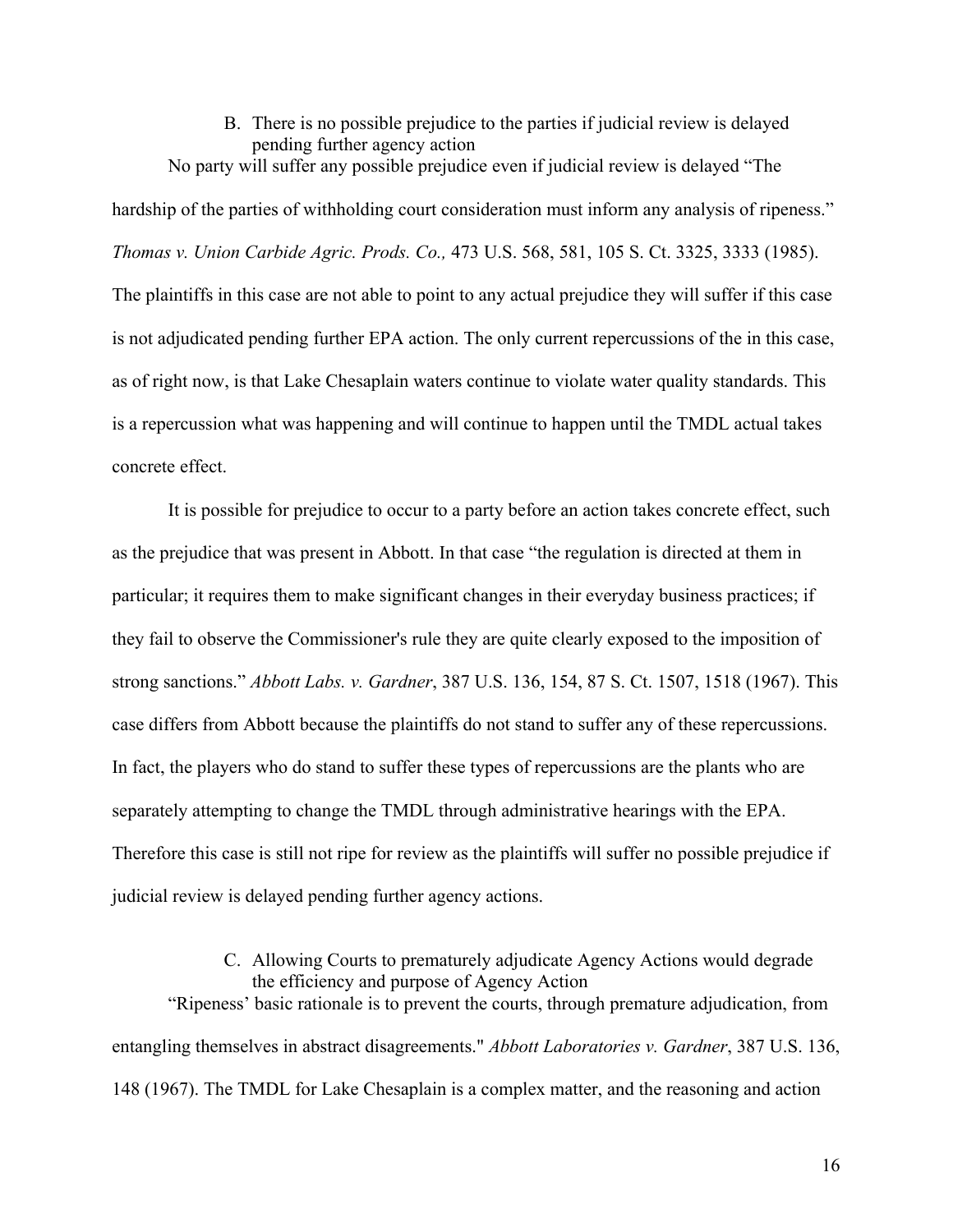behind the TMDL has been considered carefully by the EPA to ensure the water quality of the Lake is brought back into the required numbers. It is true that those who must curb their waste and those who enjoy the lakes waters and want the water quality to be brought back up to higher standards and the EPA may not all agree on the best way to achieve this goal. That is why this complex issue is not ready for adjudication, all those parties interested have not been allowed to have their interests and objections on the record before the EPA, such as the plant who are just not attempting to object to the TMDL through administrative hearings. Allowing Courts to jump in to adjudicate Agency Actions before they are allowed to run their full course of actions would significantly detract from the effectiveness and efficiency of Agencies as a whole. The EPA needs to be able to focus on the administrative hearings and develop a full record to be able to create rulings and things like TMDLs that result in the best possible outcome for all parties. The only way they are able to do this is through administrative hearings and reviews from all interested parties, and if the Court steps in before these actions have been fully fleshed out, they are chopping the Agency off at the knees before allowing these processes to fully function. Ripeness must remain a large hurtle to achieve for Agencies to maintain their purpose and function as congress intended.

II. Congress has not directly spoken to the interpretation of "total maximum daily load" and EPA's maximum daily load total interpretation is correct and permissible.

The lower Court errored in its interpretation of the two steps of *Chevron* to determine if

the EPAs interpretation of "total maximum daily load" is permissible. *Chevron, U.S.A, Inc. v. NRDC, Inc.*, 467 U.S. 837 (1984). First, the Court must determine whether Congress has spoken directly to the interpretation in question, based on the statutory language, legislative history, and structure. If so, then Congress's intended interpretation must prevail over a contrary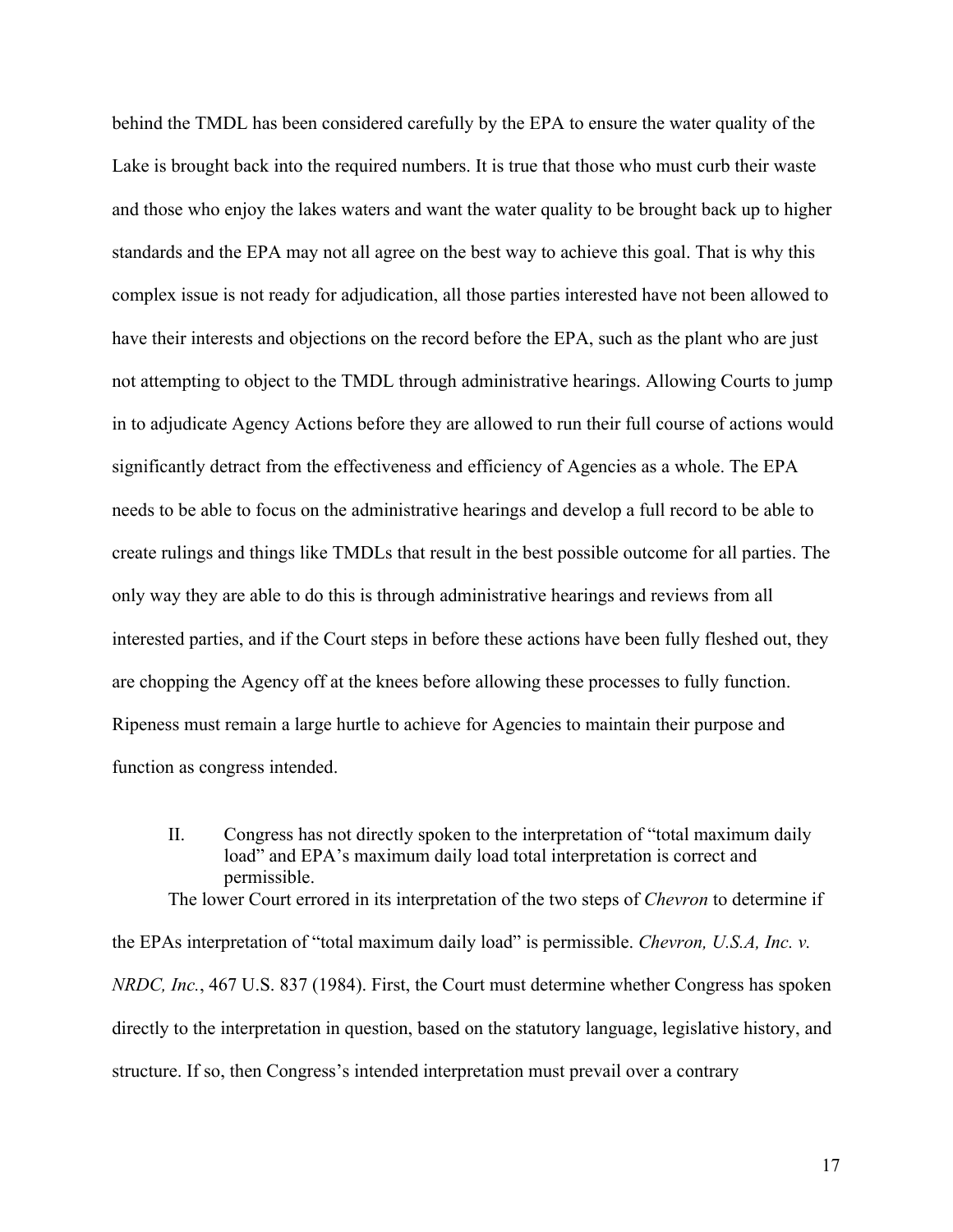interpretation by the administering agency. *Chevron, U.S.A, Inc. v. NRDC, Inc.*, 467 U.S. 842- 843 (1984). Second, if the meaning of the statute is unclear, or Congressional intent is otherwise ambiguous, the Court must inquire whether the agency's interpretation is a permissible one. Id.

A. Congress has not spoken directly to the interpretation of "total". In the lower Courts own analysis it is clear that congress has not spoken directly to the interpretation of the word "total" as it functions in CWA §303(d). "The word "total" in "total maximum daily load" does not admit of a construction that would require the total to include a specification of proposed (not existing) components of the total. The context of section 303(d) likewise supports the construction that Congress meant total when it said total." *Chesaplain Lake Watch, et. all v. U.S. Environmental Protection Agency*, C.A. No. 21-000123, 13 (2021). This argument is circular in that simply by identifying the word "total" in section 303(d) it must mean that only "total" was meant. However, this does not make any sense as there is no actual definition of the word total in this section of CWA 303. This means that Congress has never spoken directly to the interpretation of the word total as it applies in this context, meaning that the word total is still not clearly defined. The lower Court further evidences this by then looking at other sections of the CWA to evidence why total doesn't meant total in the way the EPA used it. however, if congress had spoken directly to the interpretation of total in CWA § 303(d) then the use of other sections to clarify 303(d) would be unnecessary. This indicates that the meaning of total in 303(d) is not clear and therefore the second step of *Chevron* must be addressed.

> B. EPA's action was permissible under *Chevron* deference because it was a reasonable interpretation of the statute.

The use of "total", by the EPA, as the total contribution from both WLAs and LAs allocating the proposed total phosphorus loading among individual point sources and nonpoint sources is permissible because it is a reasonable interpretation of CWA 303(d). "Agency action is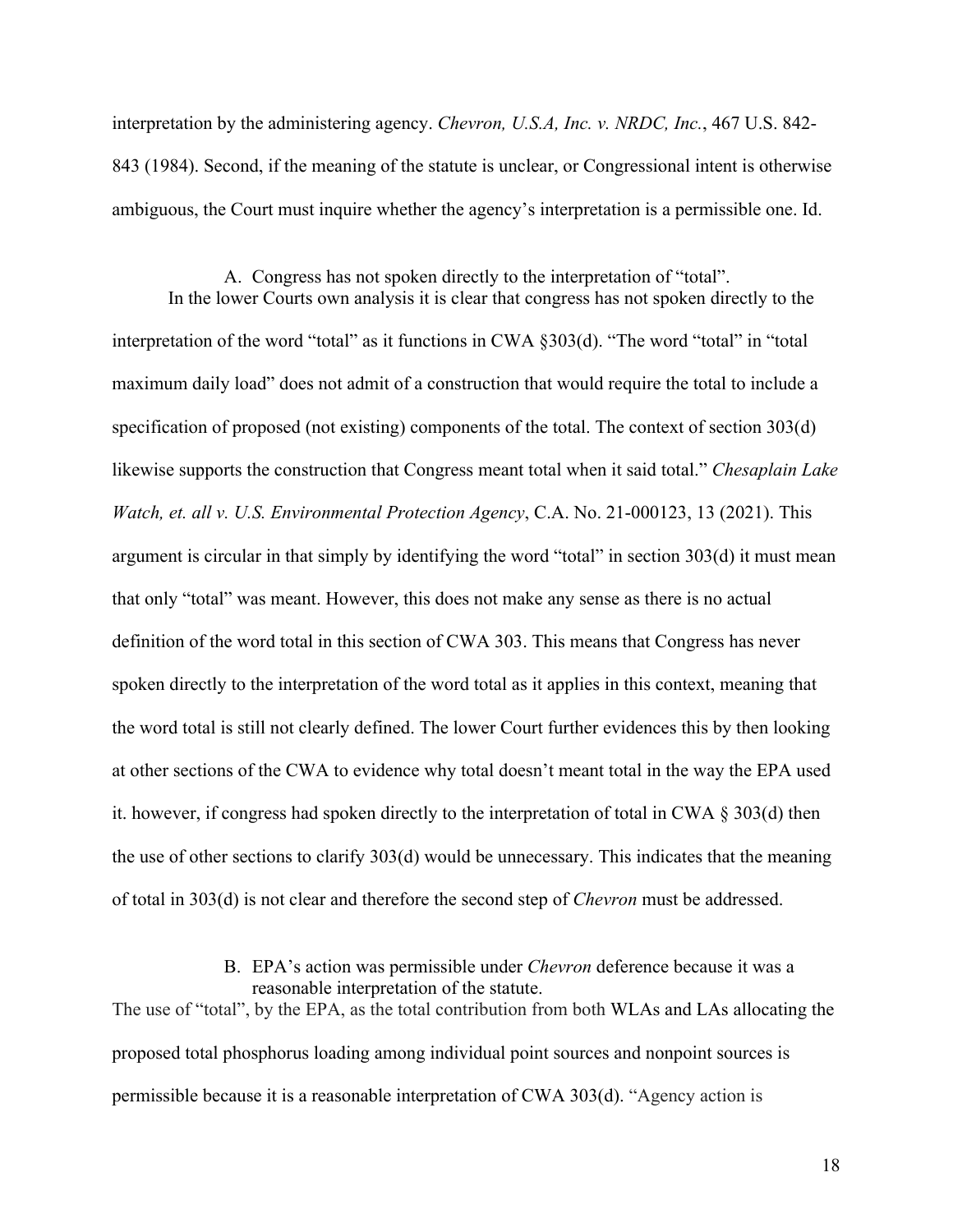permissible if it represents a "reasonable interpretation of the statute—not necessarily the only possible interpretation, nor even the interpretation deemed *most* reasonable by the courts."" *Nio v. United States Dep't of Homeland Sec.*, 270 F. Supp. 3d 49, 64 (D.D.C. 2017) citing; *Thomas Jefferson Univ. v. Shalala*, 512 U.S. 504, 513, 517-18, 114 S. Ct. 2381, 129 L. Ed. 2d 405 (1994) (upholding application of a broad regulation because it did not conflict with the regulation's plain language). *See also Entergy Corp. v. Riverkeeper, Inc.,* 556 U.S. 208, 218, 129 S. Ct. 1498, 173 L. Ed. 2d 369 (2009). This approach "is premised on the theory that a statute's ambiguity constitutes an implicit delegation from Congress to the agency to fill in the statutory gaps." *FDA v. Brown & Williamson Tobacco Corp.*, 529 U.S. 120, 159, 120 S. Ct. 1291, 146 L. Ed. 2d 121 (2000). When interpreting ambiguous statutory language "involves difficult policy choices," deference is especially appropriate because "agencies are better equipped to make [these choices] than courts." *Nat'l Cable & Telecomms. Ass'n v. Brand X Internet Servs.* , 545 U.S. 967, 980, 125 S. Ct. 2688, 2698 (2005).

Even with this deference the interpretation must still be reasonable. Agency action this is not backed by a reasoned explanation is not reasonable. *see Catskill Mts. Chptr. of Trout Unlimited, Inc. v. United States EPA* , 846 F.3d 492, 521 (2d Cir. 2017). An action that is unreasonable would exist, for example, "if the agency has relied on factors which Congress has not intended it to consider, entirely failed to consider an important aspect of the problem, offered an explanation for its decision that runs counter to the evidence before the agency, or is so implausible that it could not be ascribed to a difference in view or the product of agency expertise." *Motor Vehicle Mfrs. Ass'n v. State Farm Mut. Auto. Ins. Co.*, 463 U.S. 29, 42, 103 S. Ct. 2856, 2866 (1983). Using total in this way does not violate any of these listed reasons for an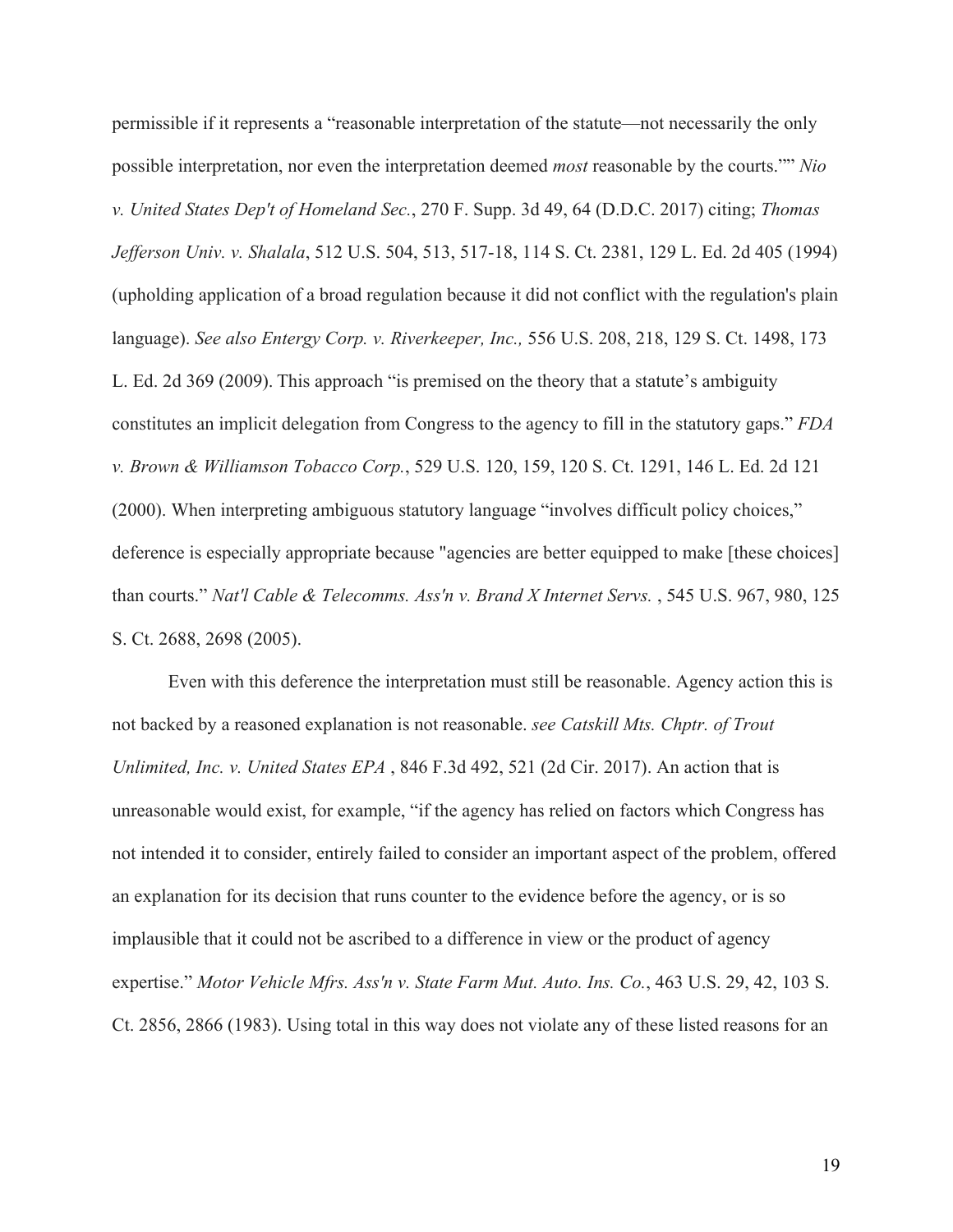action to be unreasonable. For these reasons the EPA's action was permissible because their interpretation of the word total was reasonable.

- III. EPA's adoption of a TMDL in the form of a phased annual limit should be afforded Chevron deference and accords with the requirements and purpose of Section 303(d) of the Clean Water Act.
	- A. EPA is owed deference under the Chevron doctrine to interpret and enforce Section 303(d) of the Clean Water Act by issuing TMDLs using variable time measurements designed to effectively achieve water quality standards and reflect seasonal variation and uncertainty.

The District Court improperly applied the Chevron test and determined that EPA's promulgation of a phased annual TMDL for Lake Chesaplain is not permissible under section 303(d) of the Clean Water Act. 33 U.S.C. § 1313(d); Chevron, U.S.A, Inc. v. NRDC, Inc., 467 U.S. 837 (1984). Finding that the term "total maximum daily load" (emphasis added) precludes a TMDL measured in annual terms, the District Court struck down the TMDL for Lake Chesaplain as contrary to the plain meaning of Section 303(d). This application of Chevron fails to consider the purpose of the Clean Water Act, does not consider the full text of Section 303(d), and inappropriately constrains the EPA's discretion to implement the law.

Under the Clean Water Act, states are required to ascertain which bodies of water within the state fail to meet water quality standards despite active operation of pollutant limitations under 33 U.S.C. §§ 1311(b)(1)(A), (B). States must establish a TMDL for relevant pollutant inflows into such noncompliant waters. 33 U.S.C. § 1313(d)(1)(D). If a state fails to appropriately establish a TMDL, the EPA may promulgate one instead. 33 U.S.C. § 1313(c)(3), (d)(2). In the case before this Court, the EPA rejected New Union's 2019 TMDL for Lake Chesaplain and issued the Chesaplain Watershed Implementation Plan ("CWIP"). The CWIP included a TMDL of 120 metric tons of phosphorus inflow to be phased down from 180 metric tons over a five year period.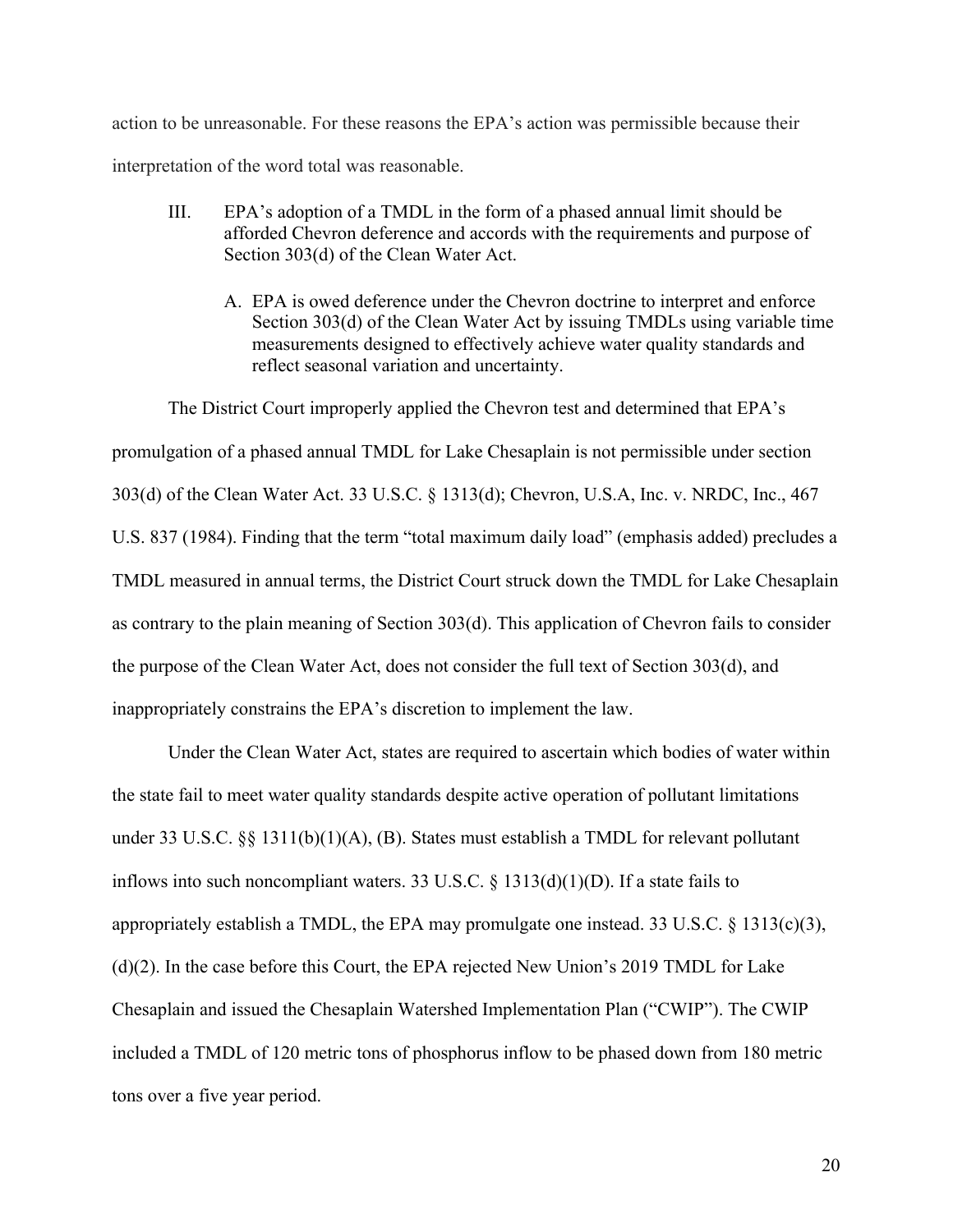Chesaplain Lake Watch argues that the EPA's TMDL, measured in metric tons per year, is not an authorized interpretation of Section 303(d) because the term TMDL itself requires expression in daily measurements. This argument fails to consider the discretion EPA has when interpreting the Clean Water Act, a law it is charged with enforcing. Where Congress has failed to unambiguously address a question of statutory meaning, the agency responsible for enacting a provision has latitude to apply a reasonable interpretation of that provision. 467 U.S. 837. Under Chevron, courts must defer to an agency's construction of the statute, so long as that construction is not arbitrary, capricious, or contrary to law. Id.

In this case, Congress has not unambiguously set forth in the required metrics used to measure and establish a TMDL. Section 303(d) reads: "Such [TMDLs] shall be established at a level necessary to implement the applicable water quality standards with seasonal variations and a margin of safety which takes into account any lack of knowledge concerning the relationship between effluent limitations and water quality." 33 U.S.C. § 1313(d)(1)(C). Not only does this statutory language fail to specify a requirement for daily measurement of pollutant discharges, it includes extensive language authorizing the EPA to take into account multiple variables and uncertainties. Id. The statute explicitly prioritizes effective implementation of TMDLs and plainly recognizes the uncertainties and variations that EPA must consider when effectuating a TMDL. Id.

The District Court asserted that the inclusion of the term "daily" within TMDL is sufficient to establish that the statute requires TMDLs to be set forth in a units per day format. This reasoning mirrors the holding by the D.C. Circuit in Friends of Earth, Inc. v. EPA, which found that Congress's intent in naming TMDLs with the term "daily" was an unambiguous instruction to set TMDLs as a unit per day limit. Friends of Earth, Inc. v. EPA 446 F.3d 140, 144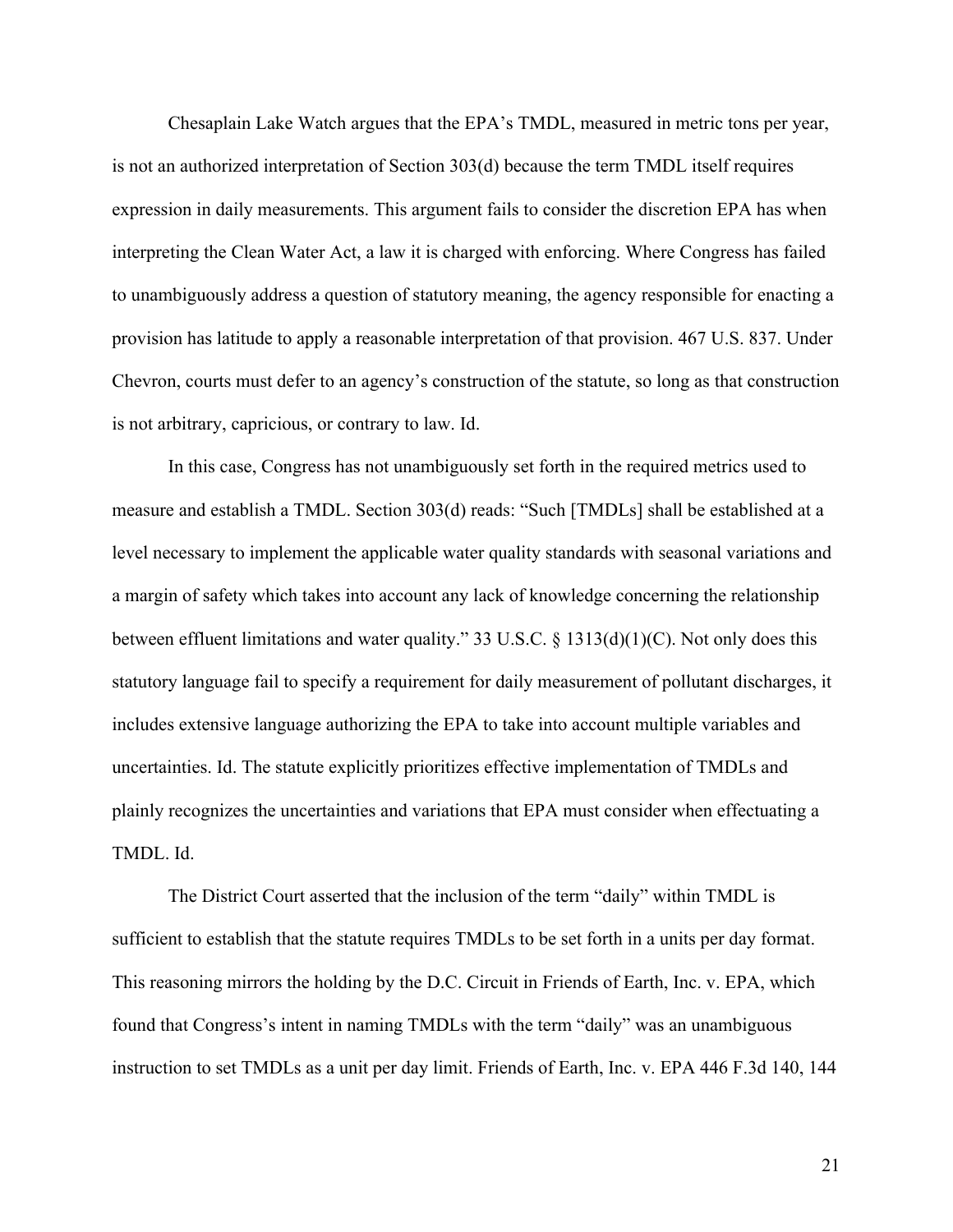(D.C. Cir. 2006). In that case, the Court struck down a TMDL set by the District of Columbia for the Anacostia River expressed in annual terms. Id. That court relied on the dictionary definition of daily and cited to Bible verses to find that daily means "per day" and that the statute clearly required TMDLs to be expressed in per day terms. Id. However, the court refused to seriously consider the full text of the relevant section, which requires the EPA to set TMDLs that can be effectively implemented and that should contemplate multiple variables. Id.

Both the Second and Third Circuits have issued rulings on similar arguments over TMDLs. In American Farm Bureau Federation v. EPA, the Third Circuit found that a TMDL expressed in annual terms is a permissible construction of Section 303(d), and that the EPA is owed deference in promulgating TMDLs expressed in time metrics other than daily limits. American Farm Bureau Federation v. EPA, 792 F.3d 281, 297 (3d. Cir. 2015). That court noted that many courts have defined TMDLs by reference to the EPA's implementing regulations, which allow the agency to use variable time periods to measure TMDLs. Id.; 40 CFR  $\S$  130.2(i). Recognizing the complexity involved in enforcing the Clean Water Act, that court also noted that the EPA is positioned to leverage its expertise and practical considerations in setting TMDLs. Id. The court acknowledged the "considerable gaps" in the Clean Water Act's specifications for setting TMDLs. Id. Chevron deference is especially important to agencies implementing a statutory scheme "requiring technical or scientific sophistication" and granted that the Clean Water Act is such a statutory scheme. Id.

The Second Circuit made a similar decision in NRDC v. Muszynski. 268 F.3d 91, 98–99 (2d Cir. 2001). Asserting that the primary purpose of the Clean Water Act, and specifically Section 303(d), is to effectively regulate water pollution, the court held that the EPA has substantial discretion to implement TMDLs measured in variable time scales. Id. The EPA's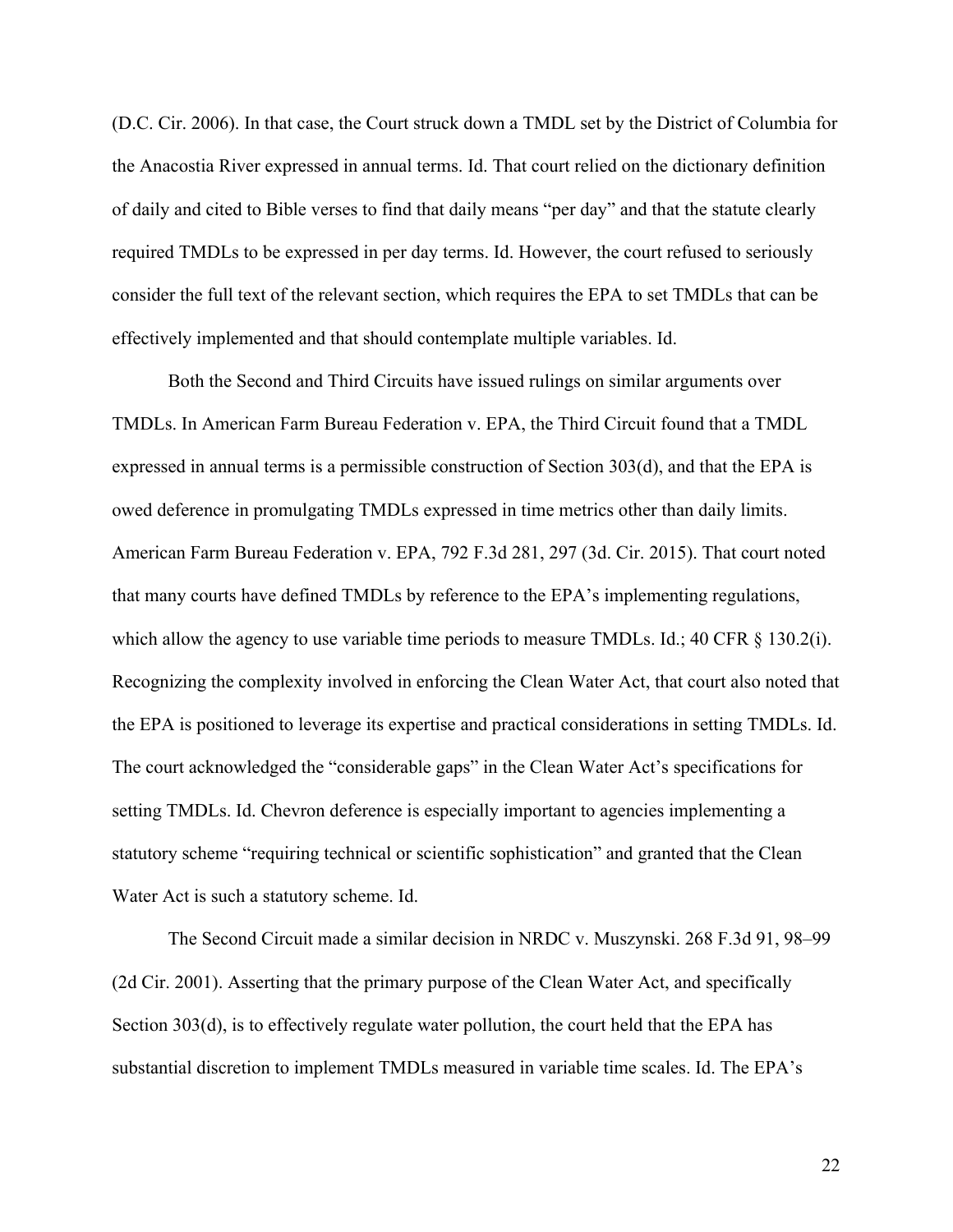consideration of seasonal variation, unique features of certain waters, and dynamic pollutant sources and interactions are all necessary to enforce meaningful regulations that will achieve statutorily required water quality standards. Like the case before this court, the Second Circuit's holding involved a TMDL for phosphorus. Id. Phosphorus pollution tends to involve substantial seasonal variations and complex accumulation dynamics. Id. The Second Circuit recognized these complexities, and affirmed the EPA's authority to deal with those complexities by setting TMDLs with flexible timescale metrics. Id. That court also emphasized the specific statutory language in Section 303(d) that obliges the EPA to set TMDLs that account for seasonal variation. Id. Setting a single daily limit for phosphorus pollution would seriously impede the EPA's ability to meet that obligation. Id.

This court should align with the Second and Third Circuits and affirm the EPA's authority under Section 303(d) to set TMDLs using an annual metric. The Clean Water Act generally, and Section 303(d) specifically, not only defines TMDL, it also delegates authority to the EPA to achieve water quality standards by employing the agency's expertise to factor in multiple variables to promulgate practical and effective regulations. A simple example illustrates the power and necessity of this delegation. Imagine a pollutant concentration has exceeded applicable standards in a lake. That pollutant flows into the lake from multiple sources. Many of those sources are not controlled by a spigot or produced at a regular daily interval by a business or municipal waste system. The pollutant is used as an input in agriculture, but only in the spring. The summer climate around this lake is very dry, and it rarely rains. In the fall, heavy rainstorms are common and flush the pollutant from agricultural fields into the lake, mostly during ten large storms. Each storm flushes 100 units of pollutant into the lake During the rest of the year, a small chemical plant also discharges a small amount of the same pollutant from its wastewater system,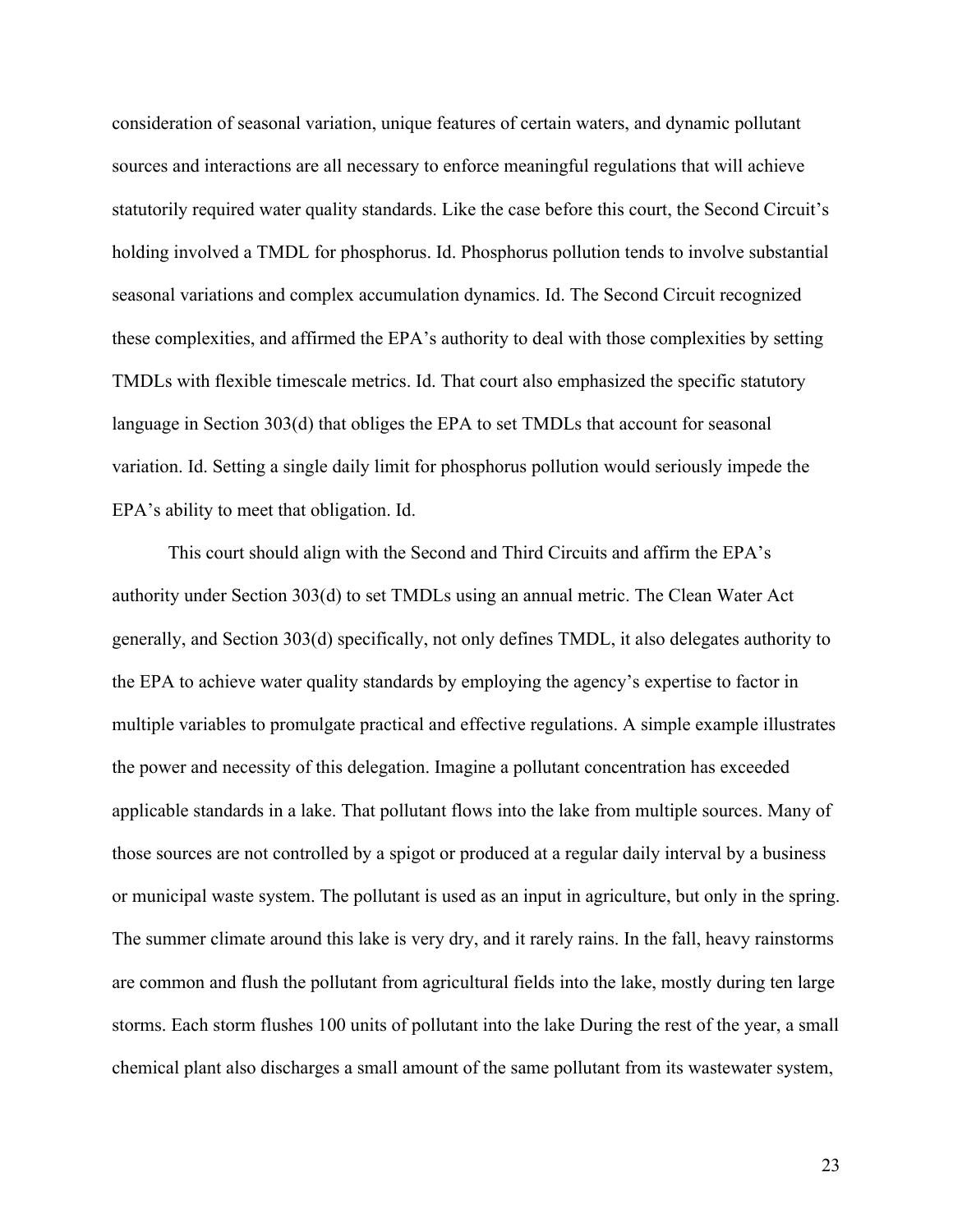but at a level well below permitting requirements. The chemical plant discharge occurs every day, and its daily outflow is three units of pollutant. Both the chemical plant and the agricultural fields send about 1000 units of pollutant into the lake each year. However, the steady discharge of phosphorus by the chemical plant results in higher average pollutant concentrations in the lake, while the phosphorus loads from the rainfall events is largely temporary, as the higher flow draining from the lake carries much of the agricultural pollutant flow out of the lake.

Now imagine that the EPA sets a TMDL of five units per day to reduce the pollutant inflow from about 2000 units per year to just over 1800 units per year. The chemical plant can then increase its pollutant outflow by one or two units per day during much of the year. The TMDL would only be exceeded during fall rainstorms, even though the chemical plant has a proportionately worse impact on average pollutant levels in the lake. The lake would likely face a higher pollutant level year round as the chemical plant increases its discharge, and either the farmers' use of the pollutant would be restricted or the lake's pollutant levels would grow even further out of compliance. If the EPA instead issues an annual TMDL of 1800, and requires limits and reductions in both the discharge from the chemical plant and use of the pollutant in agriculture, then the problems caused by seasonal variation and unpredictability can be more effectively addressed and remedied.

The dilemma illustrated in the simplified example above indicate exactly why Section 303(d) requires the EPA to consider seasonal variation and to promulgate TMDLs that are tailored to achieve improved water quality, and not strictly limited to setting daily pollutant discharges. The Second and Third Circuits have both articulated that the EPA is owed deference by courts regarding implementation of Section 303(d) because the statute prioritizes effective regulation and requires consideration of variables and uncertainties. By contrast, the D.C. Circuit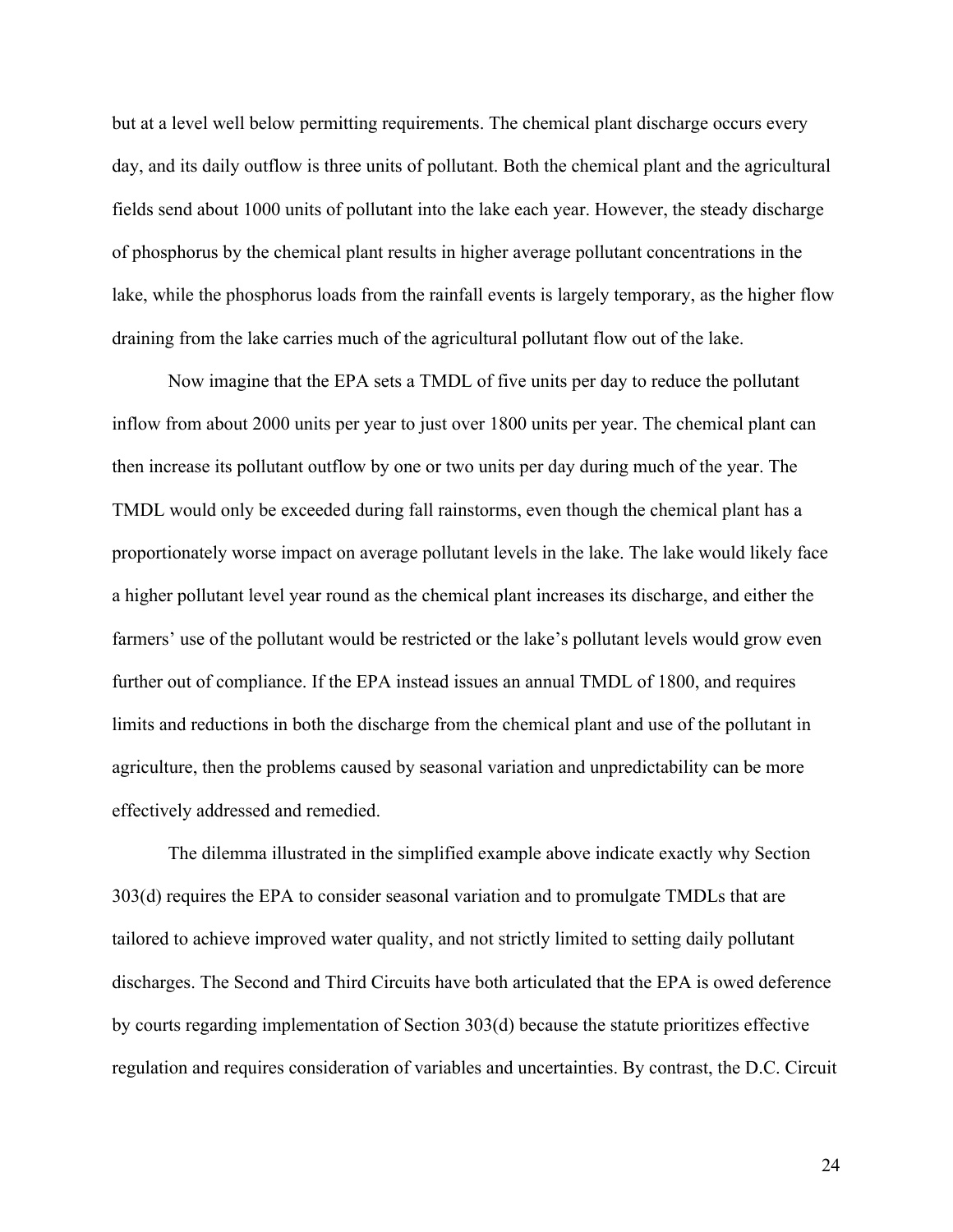in Friends of Earth and the District Court in this case employed a simplistic and impractical interpretation of EPA's authority based on a single word. While this approach is attractive because it skirts complex analysis of the text of Section 303(d) beyond the name of a TMDL alone, it does not serve Congressional intent nor the effective enforcement of the Clean Water Act by the EPA.

> B. The EPA's use of a phased annual reduction in its TMDL is not an extension for achievement of water quality standards that violates the 1977 deadline set by Section 301(b) of the Clean Water Act.

Chesaplain Lake Watch and the District Court assert that the adoption of a TMDL that operates with a phased annual reduction in the phosphorus load limit from 180 metric tons to 120 metric tons over 5 years is an impermissible extension of the 1977 deadline for achievement of water quality standards, as set forth in Section 301(b) of the Clean Water Act.

This court must reject this argument simply because it is absurdly impractical and undercuts an enormous portion of the EPA's work to achieve water quality standards from 1977 to the present. Further, the District Court's ruling relies on only two cases to support this concept of an impermissible extension. Neither of these two cases provide a familiar fact pattern or cognizable logic to support the District Court's holding.

The TMDL program itself serves a remedial purpose. States and the EPA are required to identify bodies of water that do not meet applicable water quality standards and establish TMDLs to bring those waters into compliance. By the District Court's logic, any regulation short of halting all industrial and agricultural activity, stopping the rain, and demanding that a body of water be brought into immediate compliance with standards set by 1977 would constitute an impermissible extension of the statutory deadline. Any new permits, new standards, new pollutants, new climate conditions, new industries would be rendered incomprehensible under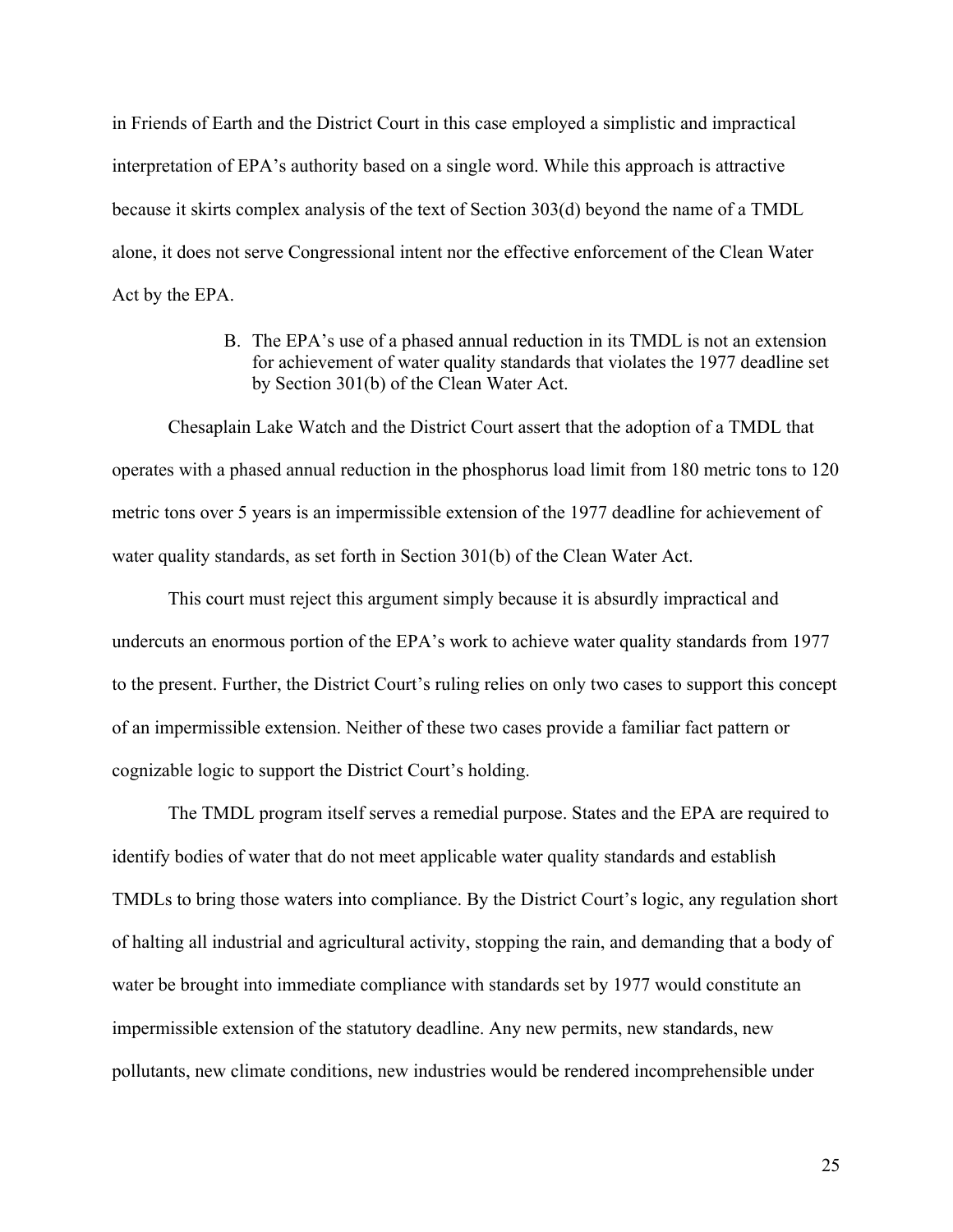the District Court's framework. That view accepts that all water quality metrics were set and met by 1977, and any deviation demands nothing less than a regulation requiring immediate compliance at all costs. This approach is virtually impossible to implement and would make noncompliance with the Clean Water Act the status quo. Referring to a long-passed deadline is not an effective way to improve water quality. Setting forward-looking limits and regulating toward practical and achievable reductions serves the purpose of the Clean Water Act and the public interest. The reality is that Clean Water Act is an active law and its implementation requires ongoing regulatory activity by states and the EPA to achieve and maintain the law's purposes.

The District Court cites a ruling by the U.S. District Court in D.C., in which that court actually refused to set a deadline on the establishment of a TMDL. NRDC v. EPA, 301 F. Supp. 3d 133 (D.D.C. 2018). In that case, phased annual reductions in a TMDL plan were not considered. Id. The D.C. District Court did consider whether and when a state's ongoing failure to establish a TMDL triggered the EPA's responsibility to act instead of the state and establish a TMDL itself. Id. That court noted that the EPA and states were slowly cooperating to establish a state-issued TMDL. Id. Following a two-year delay, the court considered whether to force the EPA to issue a TMDL absent state input, and the court decided not to do so. Id. In the instant case, the EPA has already acted to implement a TMDL following New Union's failure to produce an adequate plan.

Also cited by the District Court, Bethlehem Steel Corp. v. Train is a Third Circuit decision from 1976 that refused to allow the EPA to issue a point source discharge permit after the 1977 deadline set forth in the Federal Water Pollution Control Act (FWCPA) (now a consolidated part of the Clean Water Act). Bethlehem Steel Corp. v. Train, 544 F.2d 657, 661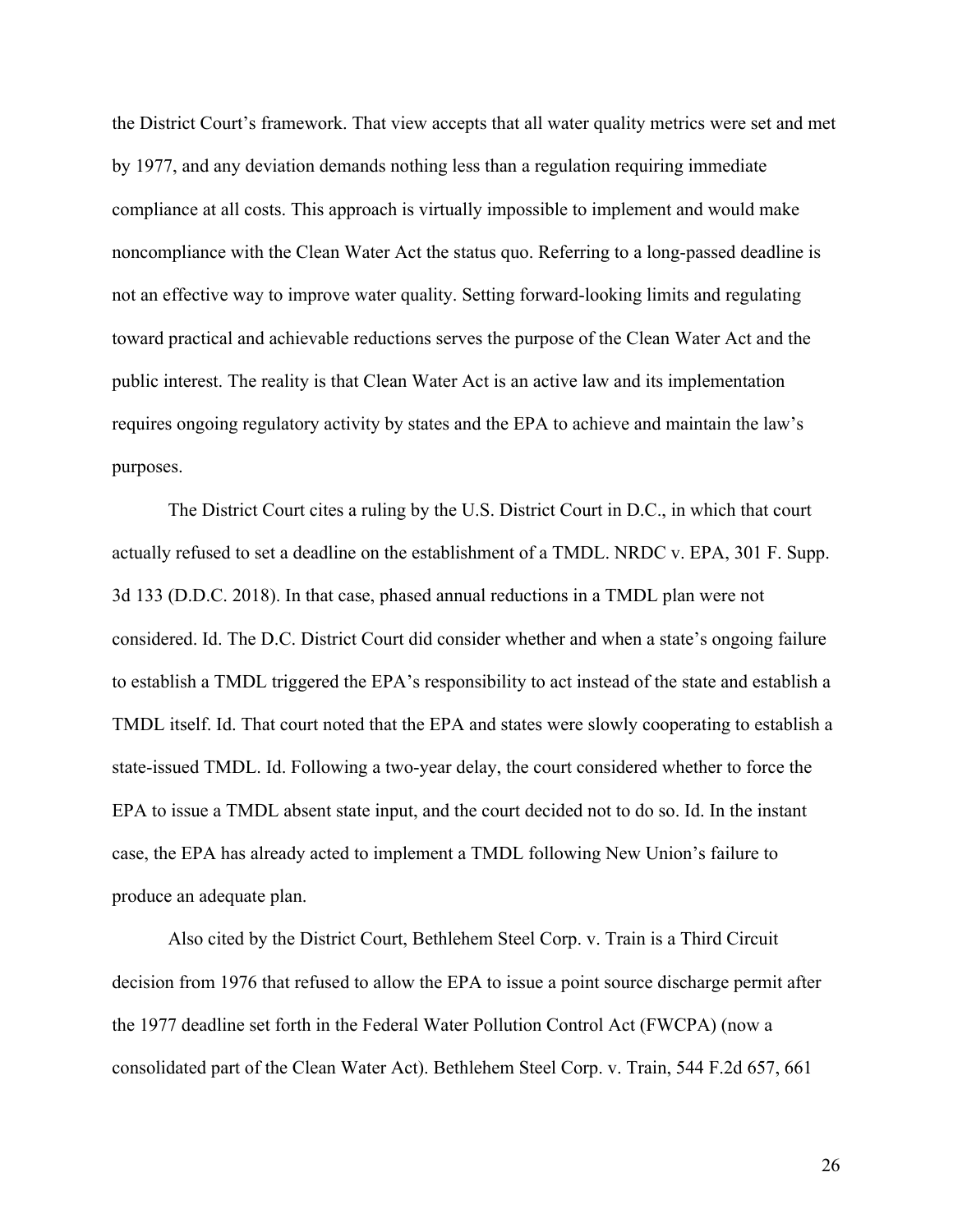(3d Cir. 1976). The FWPCA was passed in 1972 and directed the EPA to identify and issue permits for all applicable point sources before 1977. Id. The EPA began the permitting process prior to the deadline, and Bethlehem Steel asked the court to approve an extension so that the permit could be issued after 1977. Id. Still months prior to the 1977 deadline, the Third Circuit found the deadline clear and unambiguous, and required the EPA to issue the permit prior to the deadline. Id. The result of the Third Circuit's ruling was intuitive and practical. The EPA was required to issue the permit within a few months and had the capacity to do so.

The applicability of the statutory deadline in a case considered months prior to the 1977 deadline is clearly distinguishable from the instant case, which contemplates remedial actions taken decades after a statutory deadline. Bethlehem Steel Corp. v. Train is also distinguishable from the instant case because it targeted a point source permit, to which the 1977 deadline applied directly. Id. In this case, the District Court claims that the 1977 deadline applies because point source permits can be issued to implement a remedial TMDL plan. The 1977 deadline would be more applicable to a permit issued pursuant to the TMDL plan, but if successful, such a challenge could be brought against any permits issued under the Clean Water Act after 1977. 33 U.S.C.  $\S 1311(b)(1)(C)$ . Such a result would be patently absurd and would undermine the enforceability and practical implementation of the Clean Water Act.

On multiple occasions the Supreme Court has expressed a principle that avoids the absurd application of statutory deadlines that passed long ago: "courts in the interpretation of a statute have some scope for adopting a restricted rather than a literal or usual meaning of its words where acceptance of that meaning would lead to absurd results." Helvering v. Hammel, 311 U.S. 504 (1941). Deciding that a plan for phased reductions in pollutant discharges to bring a body of water into compliance with the Clean Water Act in 2021 must be scrapped to fit a 1977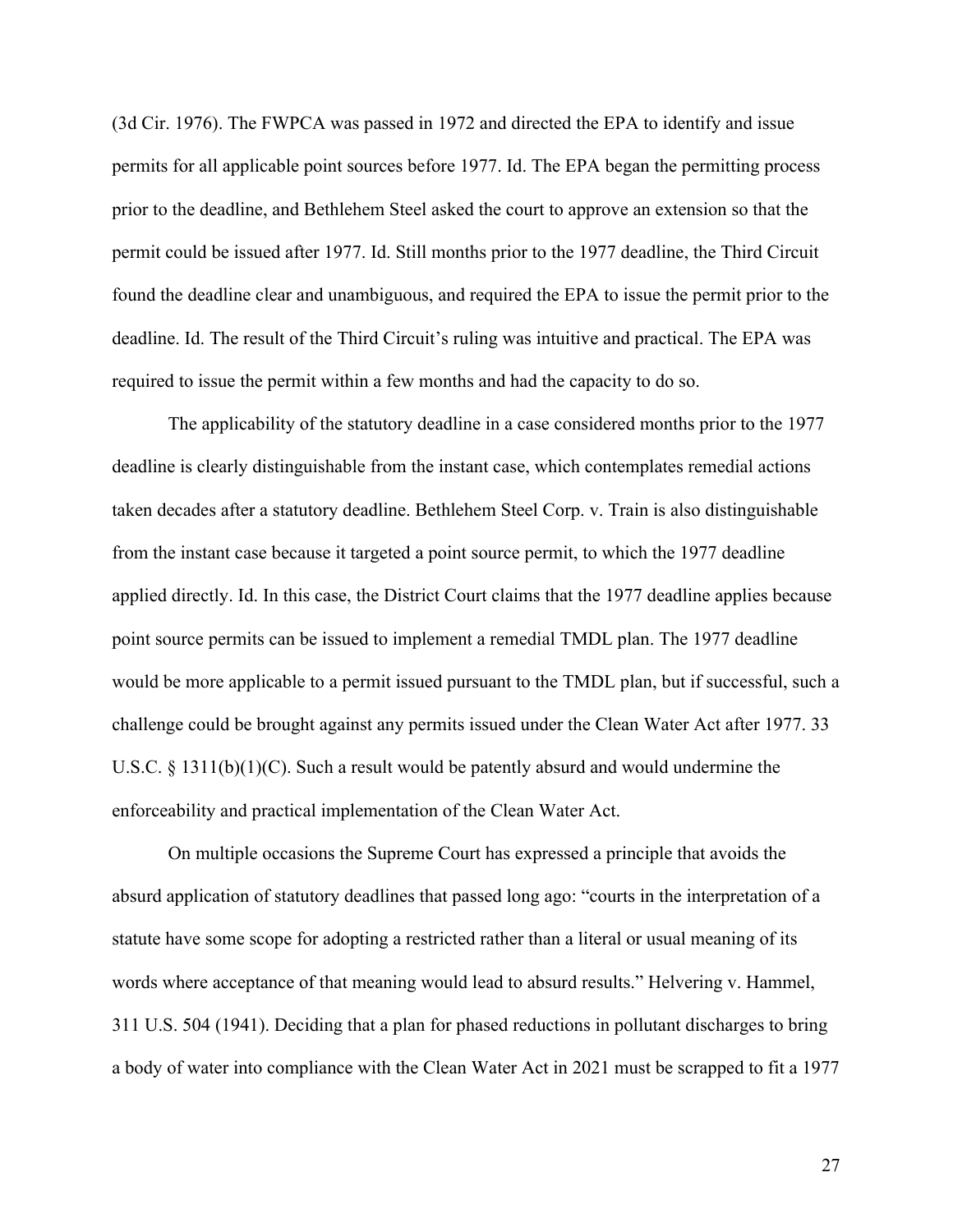deadline is such an absurd result. The District Court failed to cite applicable precedents in its ruling because none exist. Effective implementation of the Clean Water Act requires the EPA to constantly set and manage new limits and issue new permits, and this Court should not allow the use a 1977 deadline as an obstacle to forward-looking application of the Clean Water Act.

IV. The EPA's allocation of credits against the TMDL for the implementation of BMPs is not arbitrary and capricious because it rests on a reasonable basis and consideration of relevant factors.

Section 303 of the Clean Water Act authorizes the EPA to plan, provide information, and implement water quality plans, including TMDLs. 33 U.S.C. § 1313. The EPA has promulgated regulations that implement the Clean Water Act's requirements for identifying noncompliant waters, establishing TMDLs, planning to meet TMDL limits, and achieving water quality standards. Specifically, under 40 CFR § 130.2(i), the EPA defines TMDL and notes that "[BMPs] or other controls other nonpoint source pollution controls make more stringent load allocations practicable, then waste load allocations can be made less stringent. Thus, the TMDL process provides for nonpoint source control tradeoffs." 40 CFR § 130.2(i). To determine the load allocations designed to meet the TMDL and CWIP, the EPA applies this regulation to the record establishing the TMDL. The District Court recognized that the EPA had a reasonable basis for its inclusion of reductions from BMPs based on consideration of relevant factors in the administrative record raised during the notice and comment period of the TMDL promulgation.

In the case before bar, the EPA's CWIP measures for satisfying the Lake Chesaplain TMDL and achieving water quality standards incorporates the use of BMPs to produce 35% reductions in phosphorus load from nonpoint sources. Lake Chesaplain watch challenged this provision as having no connection to the administrative record on which the TMDL and CWIP was based. The District Court appropriately noted that concerns about the application of BMPs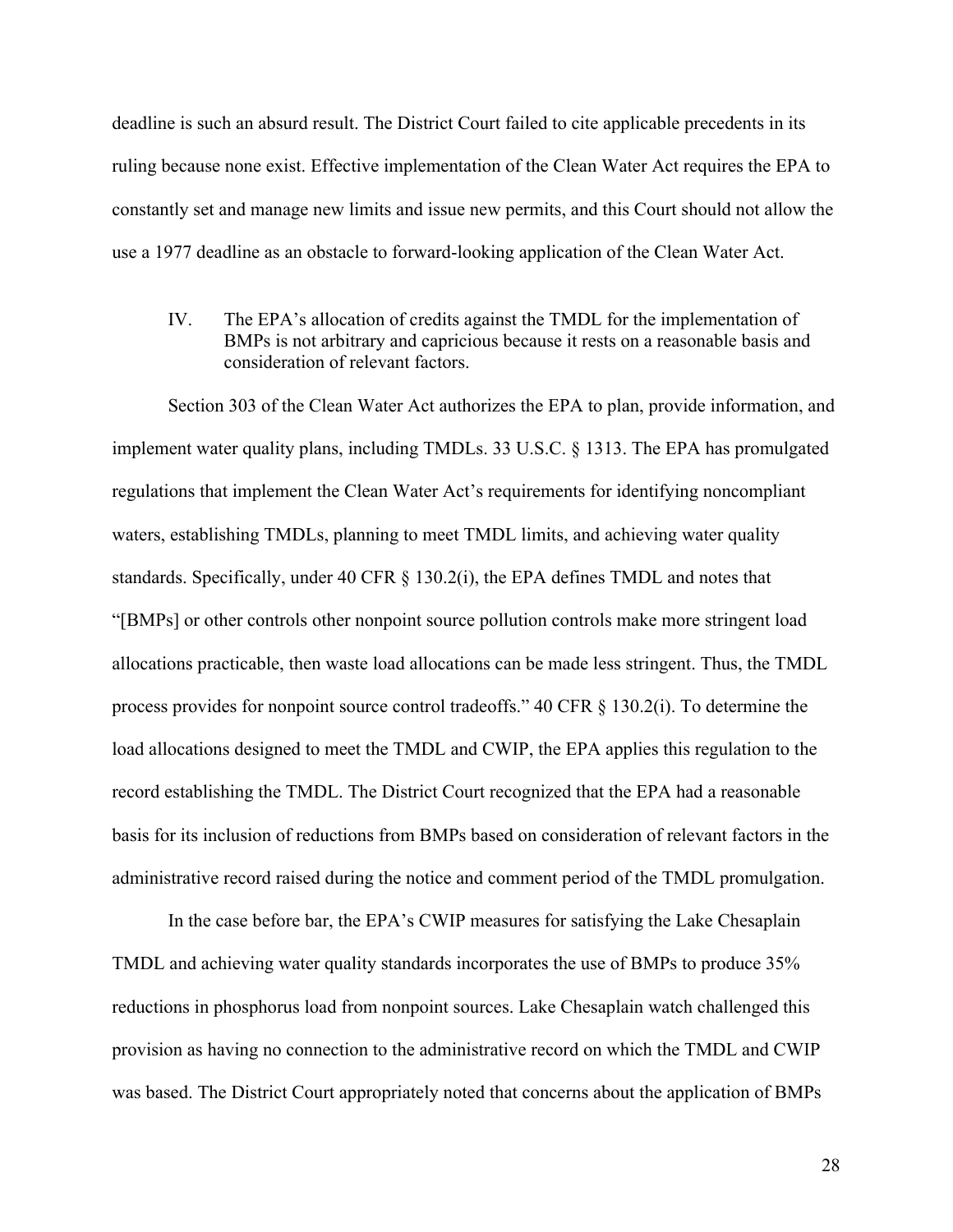to reduce phosphorus from nonpoint sources, particularly CAFO hog farms, was considered in the notice and comment period for the promulgation of the TMDL and CWIP. The District Court also correctly points out that TMDL is promulgated to inform pollution control measures such as point source permits and nonpoint source BMPs. Idaho Conservation League v. Thomas, 91 F.3d 1345, 1347 (9th Cir. 1996). TMDLs are not direct enforcement mechanisms themselves, and courts have recognized that TMDLs are generated as objectives that are taken into account when issuing more direct control measures. City of Arcadia v. EPA, 265 F.Supp.2d 1142, 1145 (N.D. Cal. 2003). Unlike point source permits, which are required by the Clean Air Act and must consider relevant TMDLs, BMPs are optional control measures that states are given the option to implement. Sierra Club v. Meiburg, 296 F.3d 1021, 1025 (11th Cir. 2002).

In assessing Chesaplain Lake Watch's claim that the inclusion of BMPs to reduce nonpoint source phosphorus loads, the District Court appropriately applied the test laid out in Overton Park v. Volpe, which requires an agency to take action with a reasonable basis after consideration of the relevant factors. Citizens to Preserve Overton Park, Inc. v. Volpe, 401 U.S. 402, 416 (1971); City of New York v. Shalala, 34 F.3d 1161, 1167 (2d Cir. 1994). The Supreme Court in that case considered the circumstances under which an agency action could be overturned for being "arbitrary and capricious" and therefore prohibited by Section 706 of the Administrative Procedure Act. 5 U.S.C. § 706. So long as an agency's decision has a reasonable basis and followed consideration of the relevant factors in the administrative record, the Supreme Court held that agency action was owed substantial deference and should not be overturned by the courts. 401 U.S. at 416; 34 F.3d at 1167. This court should apply that same reasoning and uphold the EPA's inclusion of offsets from BMPs in the TMDL and CWIP.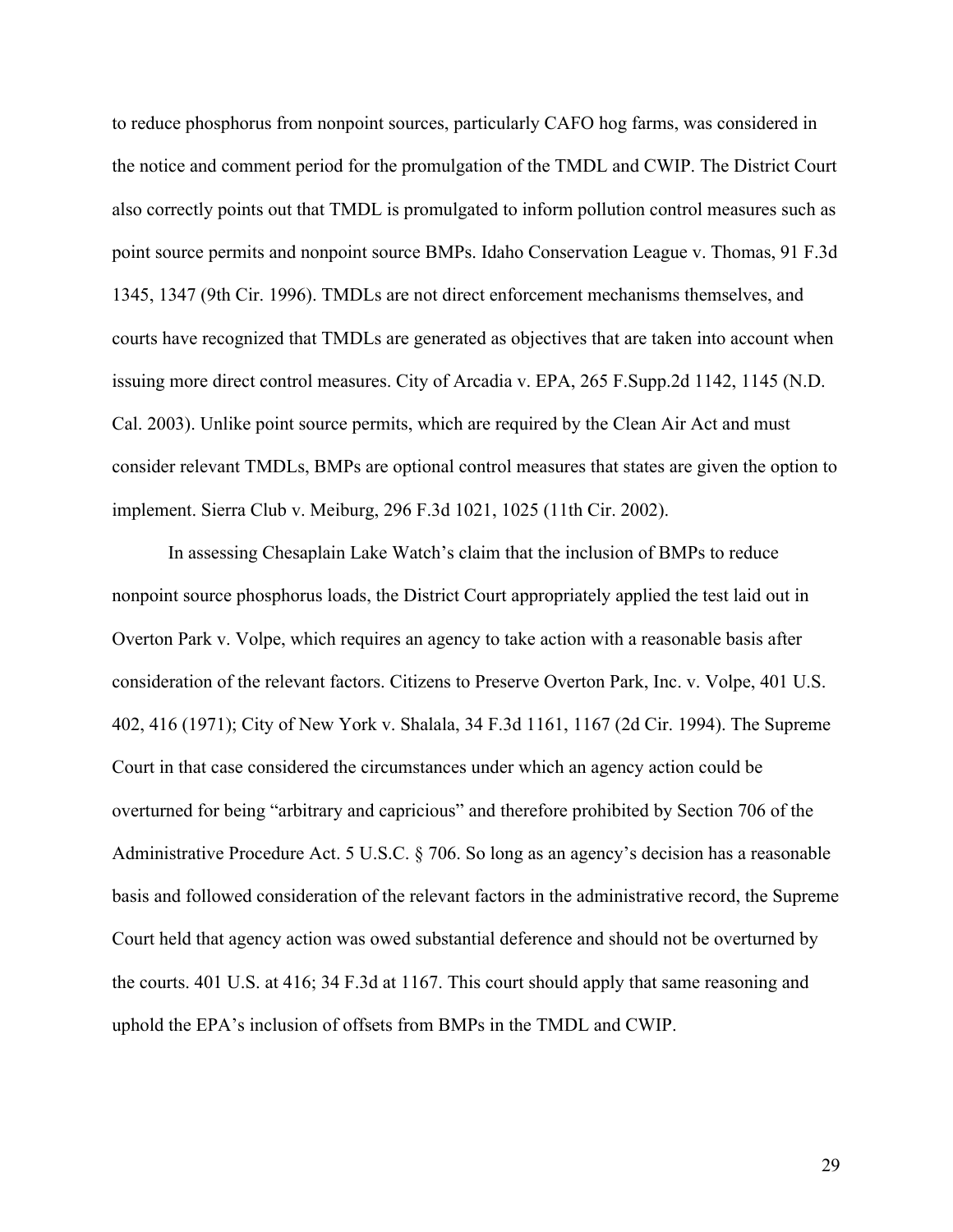During both New Union's rejected attempts to promulgate a TMDL and EPA's promulgation of a TMDL, concerns about the enforceability of BMPs for nonpoint sources were raised and included in the administrative record. Reductions from BMPs were included in the TMDL and CWIP an in accordance with EPA regulations that specifically provide that reductions from nonpoint sources from BMPs can offset reductions from point sources. Upon progress toward the TMDL, BMPs will either be implemented and their reductions measured and credited toward the TMDL, or the state will not implement BMPs and be required to meet the TMDL through other methods, like point source permitting. Nevertheless, the EPA's plan to reduce phosphorus loads from nonpoint sources by 35 percent through implementation of BMPs has a reasonable basis. Studies conducted for the EPA to track phosphorus reductions show that BMPs can result in reductions of phosphorus loads from nonpoint sources by 32 percent.1 These studies show that the EPA's plan for achieving the TMDL has a reasonable basis in studies of actual reductions produced by implementing BMPs.

In conclusion, this Court should affirm the District Court's holding that the EPA's inclusion of reductions from BMPs was not arbitrary and capricious because it has a reasonable basis and was informed by consideration of relevant factors in the administrative record. The use of BMP offsets is provided for in EPA regulations, and the EPA applied those regulations appropriately in formulating the TMDL for Lake Chesaplain. The fact that New Union has not

<sup>&</sup>lt;sup>1</sup> See Bracmort, K., B. Engel, and J. Frankenberger. 2004. Evaluation of structural best management practices 20 years after installation: Black Creek watershed, Indiana. J. Soil Water Cons. 59(5): 191-196.; Bracmort, K. S., M. Arabi, J. R. Frankenberger, B. A. Engel, and J. G. Arnold. 2006. Modeling long-term water quality impact of structural BMPs. Trans. ASABE 49(2): 367−374.; Donald W. Meals, Steven A. Dressing, John Kosco, and Susan A. Lanberg. 2014. Land use and BMP tracking for NPS watershed projects. Tech Notes 11, June 2014. Developed for U.S. Environmental Protection Agency by Tetra Tech, Inc., Fairfax, VA, 31 p. Available online at https://www.epa. gov/polluted-runoff-nonpoint-source-pollution/nonpointsource-monitoringtechnical-notes.